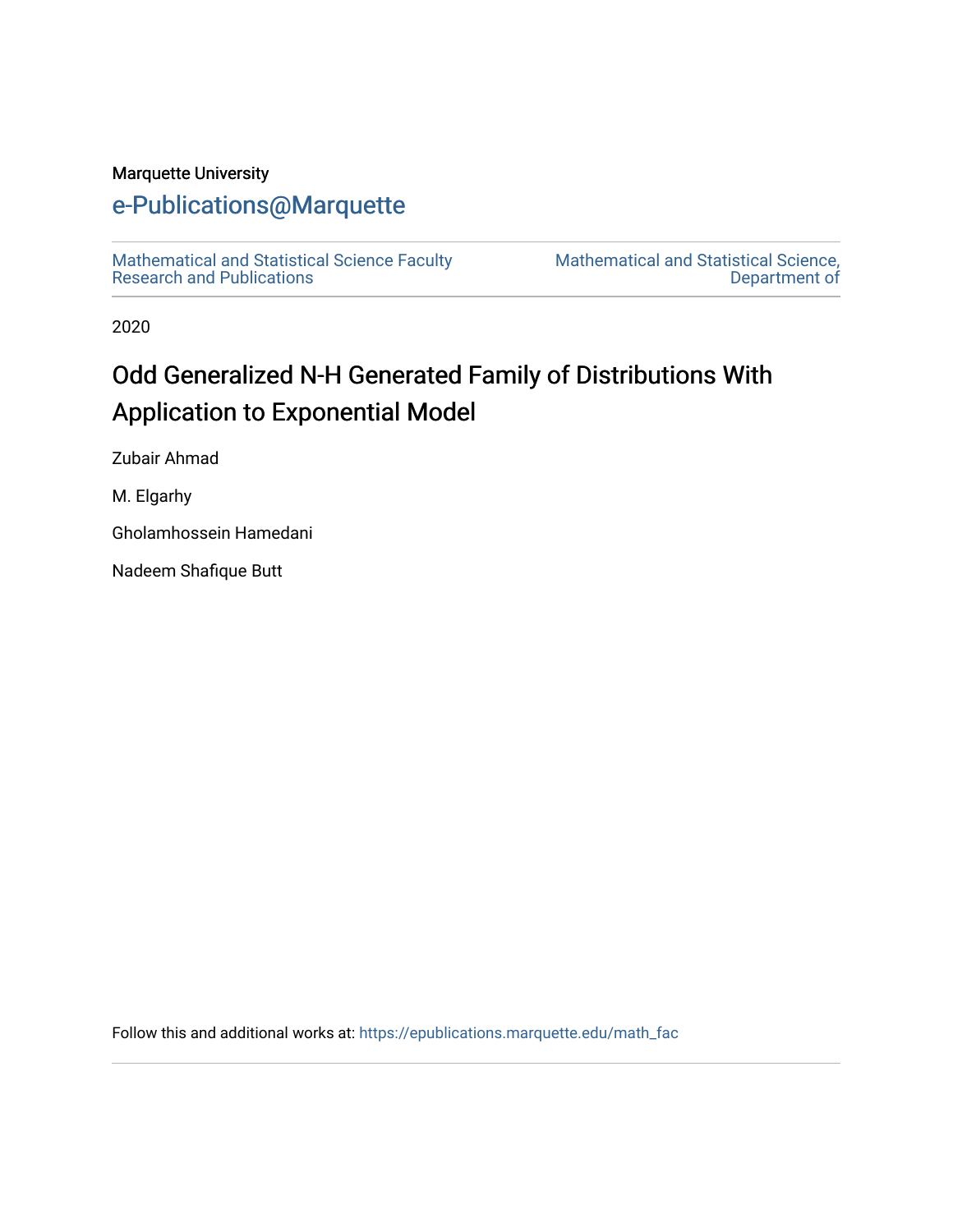# Pakistan Journal of Statistics and Operation Research

# **Odd Generalized N-H Generated Family of Distributions with Application to Exponential Model**



Zubair Ahmad<sup>1\*</sup>, M. Elgarhy<sup>2</sup>, G.G. Hamedani<sup>3</sup>, Nadeem Shafique Butt<sup>4</sup>

Corresponding Author

1. Department of Statistics, Yazd University, P.O. Box 89175-741, Yazd, Iran, zubair@stu.yazd.ac.ir, [z.ferry21@gmail.com](mailto:z.ferry21@gmail.com)

2. Valley High Institute for Management Finance and Information Systems, Obour, Qaliubia 11828, Egypt, m\_elgarhy85@yahoo.com

3. Department of Mathematical and Statistical Sciences Marquette University Milwaukee,

WI 53201-1881, USA , g.hamedani@mu.edu

4. Department of Family and Community Medicine, King Abdulaziz University, KSA, [nshafique@kau.edu.sa](mailto:nshafique@kau.edu.sa)

#### **Abstract**

A new family of distributions called the odd generalized N-H is introduced and studied. Four new special models are presented. Some mathematical properties of the odd generalized N-H family are studied. Explicit expressions for the moments, probability weighted, quantile function, mean deviation, order statistics and Rényi entropy are investigated. Characterizations based on the truncated moments, hazard function and conditional expectations are presented for the generated family. Parameter estimates of the family are obtained based on maximum likelihood procedure. Two real data sets are employed to show the usefulness of the new family.

**Key Words:** N-H distribution; Order statistics; Maximum likelihood method.

#### **1. Introduction**

In recent years, several classes have been defined by adding one or more parameters to generate new distributions. These distributions extend well-known distributions as well as provide great flexibility to model specific real data. Some of the well-known generators are the beta-G by Eugene et al. (2002), Kumaraswamy-G by Cordeiro and de Castro (2011), exponentiated generalized-G by Cordeiro et al. (2013), Transformed-Transformer (T-X) by Alzaatreh et al. (2013), Weibull-G by Bourguignon et al. (2014), exponentiated half-logistic-G by Cordeiro et al. (2014), odd generalized exponential by Tahir (2015),beta odd log-logistic generalized by Cordeiro et al. (2016), Garhy-G by Elgarhy et al. (2016), exponentiated Weibull-G by Hassan and Elgarhy (2016a), Kumaraswamy Weibull-G by Hassan and Elgarhy (2016b), exponentiated extended-G by Elgarhy et al. (2017), type II half logistic-G by Hassan et al. (2017), odd Burr generalized by [Alizadeh](http://www.tandfonline.com/author/Alizadeh%2C+Morad) et al. (2017), generalized odd log-logistic by Cordeiro et al. (2017), a new generalized odd log-logistic by Haghbin et al. (2017), odd Lindley-G by Gomes-Silva (2017), among others.

In this paper, we introduce a new generated family of distributions using the NH distribution as a generator. The NH distribution is introduced by (Nadarajah and Haghighi, 2011) which has the following cumulative distribution function (cdf)

$$
G(t) = 1 - e^{\{1 - (1 + \lambda t)^{\alpha}\}} = 1 - Ce^{-(1 + \lambda t)^{\alpha}}, t > 0, \lambda, \alpha > 0,
$$
\n(1)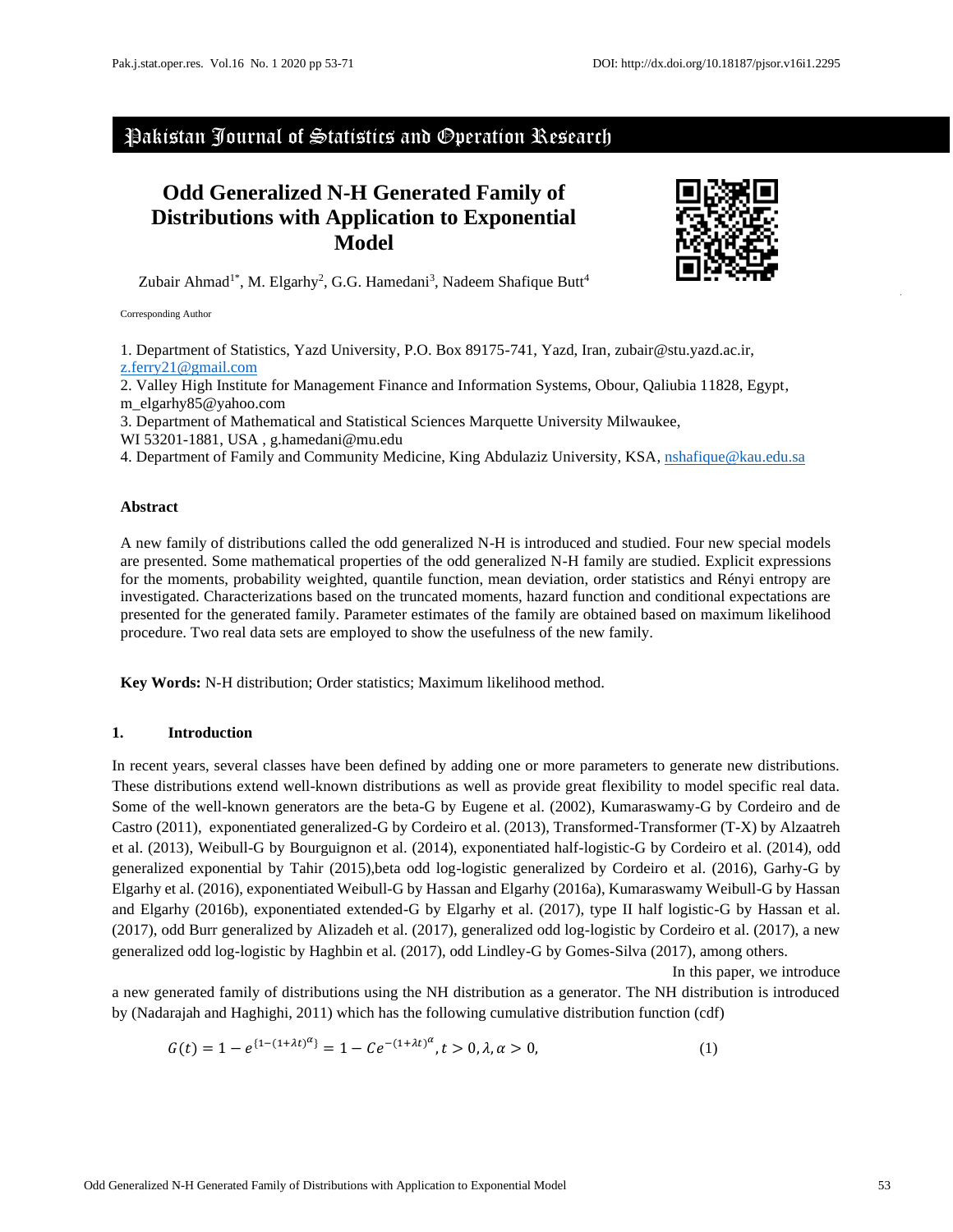where  $C = e$ . The associated probability density function (pdf) corresponding to (1) is as follows

$$
g(t) = \alpha \lambda C (1 + \lambda t)^{\alpha - 1} e^{-(1 + \lambda t)^{\alpha}}, \tag{2}
$$

where  $\lambda$  is the scale parameter and  $\alpha$  is the shape parameter. We are interested in modeling the random variable *X* of this odds using the NH model (with scale parameter  $\lambda = 1$ ) given by (1). The cdf of OGNH-G family can be expressed as follows

$$
F(x) = \int_0^{\left(\frac{G(x;\zeta)}{1-G(x;\zeta)}\right)^{\beta}} C\alpha (1+t)^{\alpha-1} e^{-(1+t)^{\alpha}} dt = 1 - C e^{-\left(1 + \left(\frac{G(x;\zeta)}{1-G(x;\zeta)}\right)^{\beta}\right)^{\alpha}}, \quad x \in \mathbb{R}, \alpha, \beta > 0,
$$
 (3)

where,  $\alpha$ ,  $\beta$  are two shape parameters, and  $G(x;\zeta)$  is a baseline cdf, which depends on a parameter vector  $\zeta$ . The distribution function (3) provides a broadly odd half logistic generated distributions. Therefore, the pdf of the OGNH-G family is as follows

$$
f(x) = \alpha \beta C g(x; \zeta) \frac{G(x; \zeta)^{\beta - 1}}{(1 - G(x; \zeta))^{\beta + 1}} \left( 1 + \left( \frac{G(x; \zeta)}{1 - G(x; \zeta)} \right)^{\beta} \right)^{\alpha - 1} e^{-\left( 1 + \left( \frac{G(x; \zeta)}{1 - G(x; \zeta)} \right)^{\beta} \right)^{\alpha}}.
$$
\n(4)

Hereafter, a random variable Xhas pdf (4) will be denoted by  $X \sim OGNH - G$ .

The survival function, hazard rate and reversed hazard rate functions are, respectively, given by

$$
\overline{F}(x) = Ce^{-\left(1 + \left(\frac{G(x;\zeta)}{1 - G(x;\zeta)}\right)^{\beta}\right)^{\alpha}},
$$

$$
h(x) = \alpha \beta g(x;\zeta) \frac{G(x;\zeta)^{\beta - 1}}{(1 - G(x;\zeta))^{\beta + 1}} \left(1 + \left(\frac{G(x;\zeta)}{1 - G(x;\zeta)}\right)^{\beta}\right)^{\alpha - 1},
$$

and

$$
\tau(x) = \frac{\alpha \beta C g(x;\zeta) \frac{G(x;\zeta)^{\beta-1}}{(1-G(x;\zeta))^{\beta+1}} \left(1 + \left(\frac{G(x;\zeta)}{1-G(x;\zeta)}\right)^{\beta}\right)^{\alpha-1} e^{-\left(1 + \left(\frac{G(x;\zeta)}{1-G(x;\zeta)}\right)^{\beta}\right)^{\alpha}}}{1 - Ce^{-\left(1 + \left(\frac{G(x;\zeta)}{1-G(x;\zeta)}\right)^{\beta}\right)^{\alpha}}}.
$$

This paper can be sorted as follows. In the next section, Characterizations based on the truncated moments, hazard function and conditional expectations are presented for the OGNH-G family. Section 3 provides some general mathematical properties of the family. Section 4 gives the estimation of the parameters of the family using the maximum likelihood method. In Section 5, some new special models of the generated family are considered. Some statistical properties, estimation and simulation study for odd generalized NH exponential model are derived in Section 6. The application of the odd generalized NH exponential distribution to a real data set is presented in Section 7. At the end, concluding remarks are outlined in Section 8.

# **2. Characterizations of OGNH-G Distribution**

This section is devoted to the characterizations of the OGNH-G distribution in the following directions: (i) based on the ratio of two truncated moments and (ii) in terms of the hazard. Note that (i) can be employed also when the cdf does not have a closed form. We also like to point out that the characterization (i) is stable in the sense of weak convergence. We present our characterizations (i)-(ii) in two subsections.

## **2.1. Characterizations based on two truncated moments**

This subsection is devoted to the characterizations of OGNH-G distribution based on the ratio of two truncated moments. Our first characterization employs a theorem due to Glänzel (1987), see Theorem 1 of Appendix A. The result, however, holds also when the interval *H* is not closed, since the condition of the Theorem is on the interior of *H*.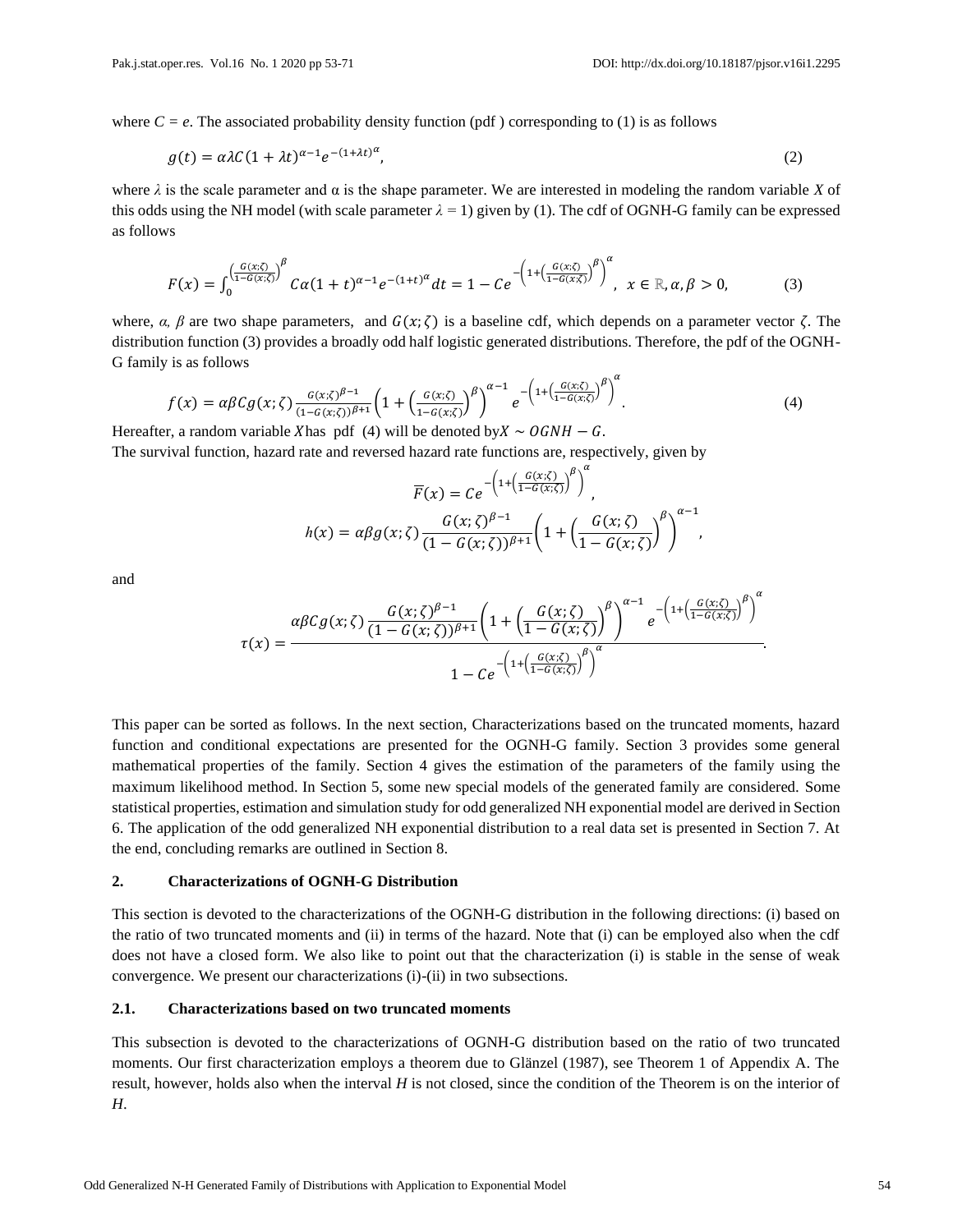**Proposition 2.1.** Let  $X: \Omega \to R$  be a continuous random variable and let

$$
q_1(x) = \bar{G}(x;\xi)^{\alpha+1} \left(1 + \left(\frac{G(x;\xi)}{\bar{G}(x;\xi)}\right)^{\beta}\right)^{1-\alpha} \exp\left\{\left(1 + \left(\frac{G(x;\xi)}{\bar{G}(x;\xi)}\right)^{\beta}\right)^{\alpha}\right\} \text{ and } q_2(x) = q_1(x)G(x;\xi)^{\alpha} \text{ for } X \in \mathbb{R}.
$$

The random variable  $X$  has pdf (4) if and only if the function  $\xi$  defined in Theorem 1 is of the form

$$
\xi(x) = \frac{1}{2} [1 + G(x; \xi)^{\alpha}], \qquad X \in \mathbb{R}.
$$

**Proof.** Suppose the random variable *X* has pdf (4), then

$$
(1 - F(x))E[q_1(x)/X \ge x] = C\beta[1 - G(x;\xi)^{\alpha}], \qquad X \in \mathbb{R},
$$

and

$$
(1 - F(x))E[q_2(x)/X \ge x] = \frac{C\beta}{2}[1 - G(x;\xi)^{2\alpha}], \qquad X \in \mathbb{R}.
$$

Further,

$$
\xi(x)q_1(x) - q_2(x) = \frac{q_1(x)}{2} [1 - G(x; \xi)^{\alpha}] > 0, \quad \text{for } X \in \mathbb{R}.
$$

Conversely, if  $\xi$  is of the above form, then

$$
S'(x) = \frac{\xi'(x)q_1(x)}{\xi(x)q_1(x) - q_2(x)} = \frac{\alpha g(x;\xi)G(x;\xi)^{\alpha-1}}{1 - G(x;\xi)^{\alpha}}, \qquad X \in \mathbb{R},
$$

and consequently

$$
S(x) = -\log[1 - G(x;\xi)^{\alpha}], \qquad X \in \mathbb{R}.
$$

Now, according to Theorem 1, *X* has density (4).

**Corollary 2.1.** Let  $X: \Omega \to R$  be a continuous random variable and let  $q_1(x)$  be as in Proposition A.1. The random variable *X* has pdf (4) if and only if there exist functions  $q_2(x)$  and  $\xi$  defined in Theorem 1 satisfying the following differential equation

$$
\frac{\xi'(x)q_1(x)}{\xi(x)q_1(x)-q_2(x)}=\frac{\alpha g(x;\xi)G(x;\xi)^{\alpha-1}}{1-G(x;\xi)^{\alpha}},\qquad X\in\mathbb{R}.
$$

**Corollary 2.2.** The general solution of the differential equation in Corollary A.1 is

$$
\xi(x) = (1 - G(x; \phi)^{\alpha})^{-1} \left[ - \int \alpha g(x; \xi) G(x; \phi)^{\alpha - 1} (q_1(x))^{-1} q_2(x) dx + D \right],
$$

where  $D$  is a constant. We like to point out that one set of functions satisfying the above differential equation is given in Proposition A.1 with  $D=1/2$ . Clearly, there are other triplets  $(q_1, q_2, \xi)$  which satisfy conditions of Theorem 1.

# **2.2. Characterization in terms of hazard function**

The hazard function,  $h_F$ , of a twice differentiable distribution function, *F*, satisfies the following first order differential equation

$$
\frac{f'(x)}{f(x)} = \frac{h'_{F}(x)}{h_{F}(x)} - h_{F}(x).
$$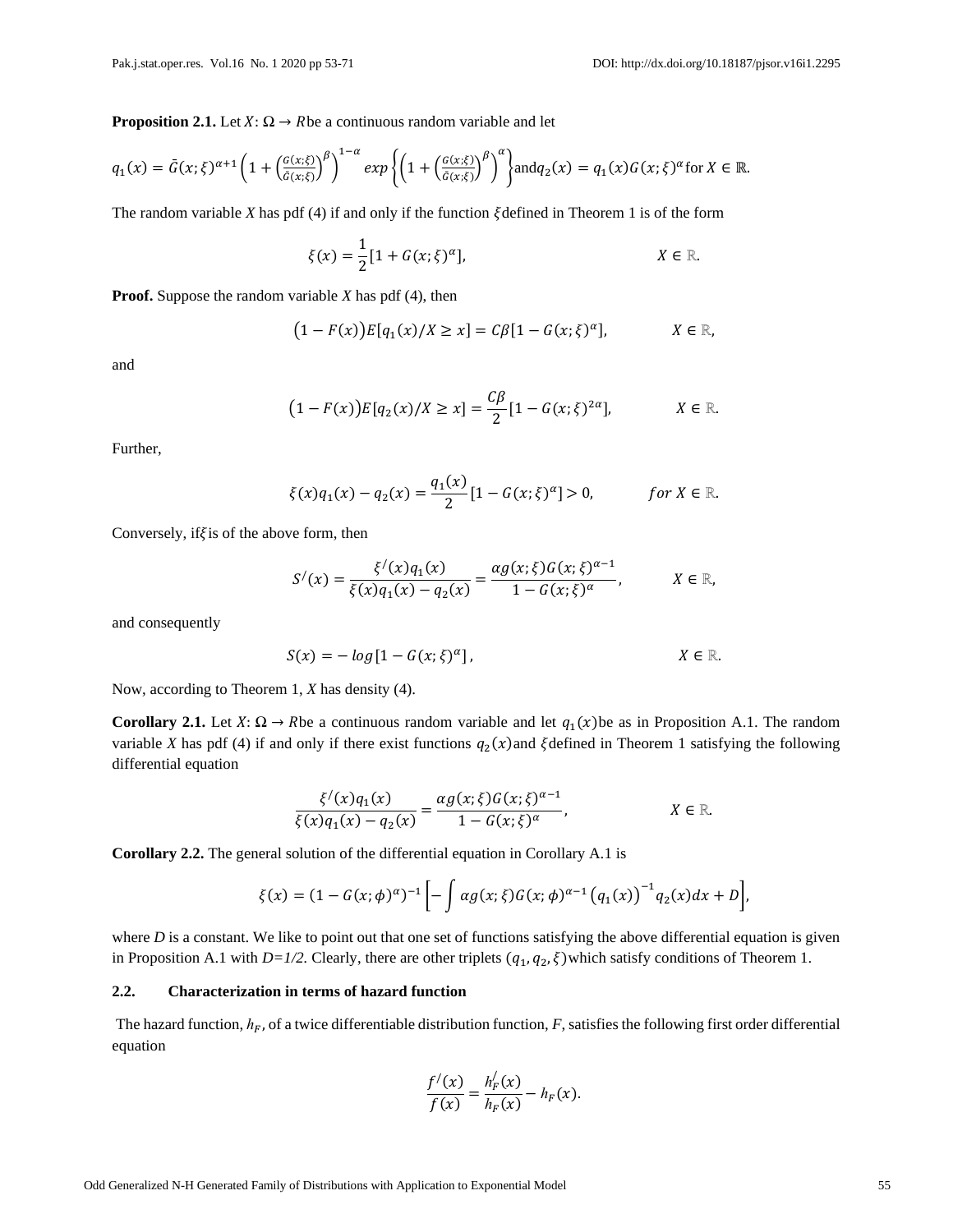It should be mentioned that for many univariate continuous distributions, the above equation is the only differential equation available in terms of the hazard function. In this subsection we present a non-trivial characterization of OGNH-G distribution in terms of the hazard function.

**Proposition 2.2.1**Let $X: \Omega \to R$  be a continuous random variable. The random variable *X* has pdf (4) if and only if its hazard function $h_F$ , satisfies the following differential equation

$$
h'_{F}(x)-\frac{g'(x;\xi)}{g(x;\xi)}h_{F}(x)=\alpha\beta g(x;\xi)\frac{d}{dx}\left\{\frac{\left[G(x;\xi)\left\{\bar{G}(x;\xi)^{\beta}+G(x;\xi)^{\beta}\right\}\right]^{\alpha-1}}{\bar{G}(x;\xi)^{\alpha\beta+\alpha-\beta+1}}\right\},\quad X\in\mathbb{R}.
$$

**Proof.** If *X* has pdf (4), then clearly the above differential equation holds. If the differential equation holds, then

$$
\frac{d}{dx}\left\{g(x;\xi)^{-1}h_F(x)\right\}=\alpha\beta\frac{d}{dx}\left\{\frac{G(x;\xi)^{\alpha-1}}{\bar{G}(x;\xi)^{\alpha+1}}\left(1+\left(\frac{G(x;\xi)}{\bar{G}(x;\xi)}\right)^{\beta}\right)^{\alpha-1}\right\},\,
$$

from which we arrive at the hazard function corresponding to the pdf (4).

**Remark 2.1.** For  $\beta = 1$ , we have a much simpler differential equation

$$
h'_{F}(x;\xi)-\frac{g'(\overline{x};\xi)}{g(\overline{x};\xi)}h_{F}(x;\xi)=\alpha(\alpha+1)g(x;\xi)^{2}\bar{G}(x;\xi)^{-\alpha-2},X\in\mathbb{R}.
$$

#### **3. Some Statistical Properties**

This section provides some statistical properties of OGNH-G family of distributions.

#### **3.1. Quantile function**

Let X denotes a random variable has the pdf (4), the quantile function, say  $Q(u)$  of X is given by

$$
Q(u) = G^{-1} \left\{ \frac{\left[1 - [1 - \ln[1 - u]]^{\frac{1}{\alpha}}\right]^{\frac{1}{\beta}}}{1 + \left[1 - [1 - \ln[1 - u]]^{\frac{1}{\alpha}}\right]^{\frac{1}{\beta}}}\right\},\tag{5}
$$

where, *u* is a uniform distribution on the interval  $(0,1)$  and  $G^{-1}(.)$  is the inverse function of  $G(.)$ .

#### 3.2. Useful representation

In this subsection, a useful expansion of the pdf and cdf for OGNH-G is provided. Since the exponential series is

$$
e^{-\left(1+\left(\frac{G(x;\zeta)}{1-G(x;\zeta)}\right)^{\beta}\right)^{\alpha}} = \sum_{i=0}^{\infty} \frac{(-1)^i}{i!} \left(1+\left(\frac{G(x;\zeta)}{1-G(x;\zeta)}\right)^{\beta}\right)^{\alpha i}.
$$
\n(6)

Inserting  $(6)$  in  $(4)$  then,

$$
f(x) = \alpha \beta C g(x; \zeta) \frac{G(x; \zeta)^{\beta - 1}}{(1 - G(x; \zeta))^{\beta + 1}} \sum_{i = 0}^{\infty} \frac{(-1)^i}{i!} \left( 1 + \left( \frac{G(x; \zeta)}{1 - G(x; \zeta)} \right)^{\beta} \right)^{\alpha(i+1) - 1}.
$$

By using binomial theory

$$
(1+z)^{\beta} = \sum_{j=0}^{\infty} \binom{\beta}{j} z^j, \tag{7}
$$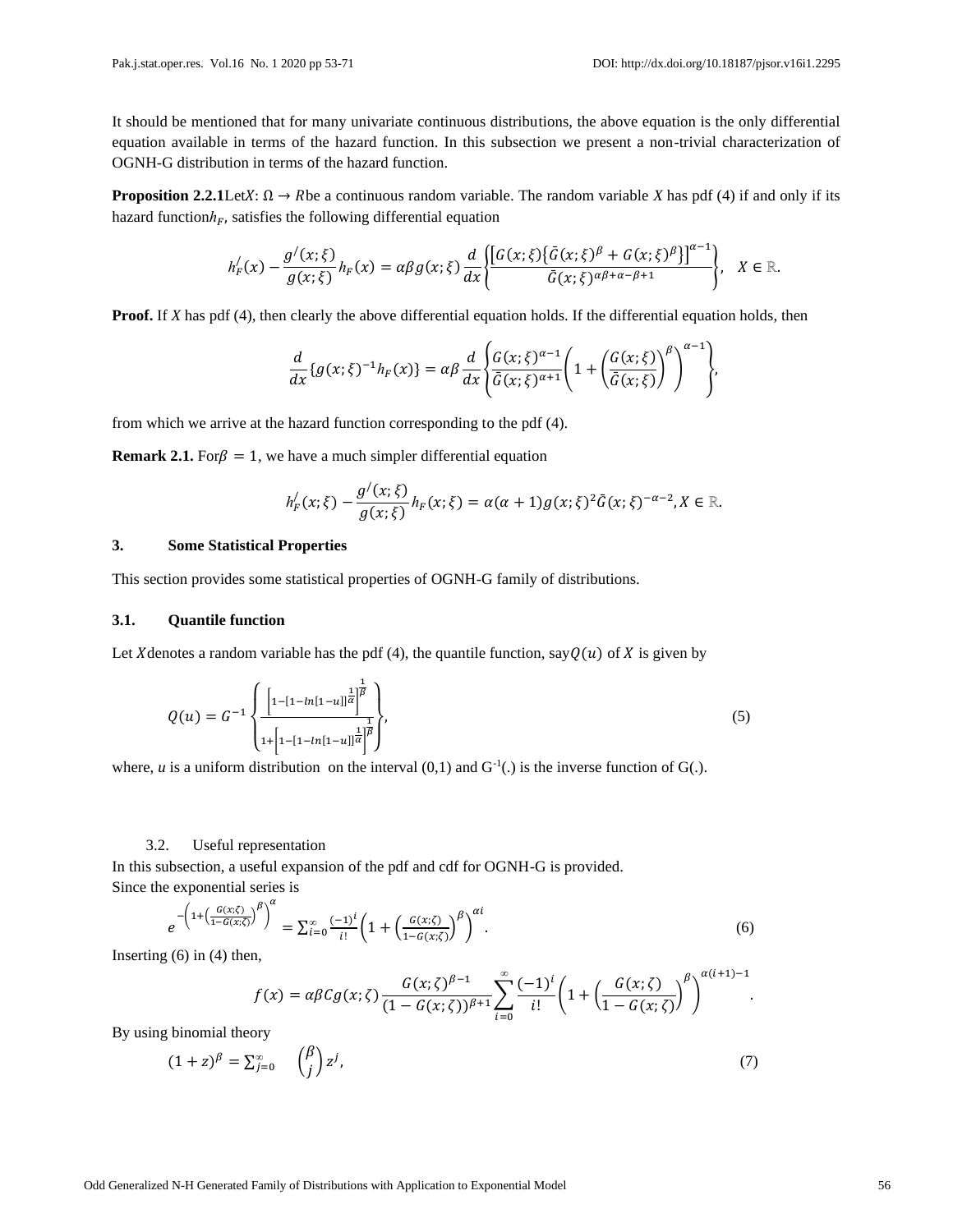for  $|z| < 1$ , and  $\beta$  is a positive real non integer. Then, by applying the binomial theorem (7)in the previous density function of OGNH-G family becomes

$$
f(x) = \alpha \beta C g(x; \zeta) \sum_{i,j=0}^{\infty} \frac{(-1)^i}{i!} {(\alpha(i+1)-1) \choose j} \frac{G(x;\zeta)^{\beta(j+1)-1}}{(1-G(x;\zeta))^{\beta(j+1)+1}}.
$$
 (8)

Since, the binomial expansion

$$
(1-z)^{-\beta} = \sum_{k=0}^{\infty} \binom{\beta+k-1}{k} z^k,
$$
\n(9)

By inserting (9) in (8) then, the pdf (8) can be written as follows

$$
f(x) = \sum_{k=0}^{\infty} \eta_k g(x; \zeta) G(x; \zeta)^{\beta(j+1)+k-1},
$$
\n(10)

where,

$$
\eta_k = \sum_{i,j=0}^{\infty} \frac{\alpha \beta C (-1)^i}{i!} {i \choose j} {\alpha (i+1) - 1 \choose j} {\beta (j+1) + k \choose k}.
$$

Another formula can be extracted from pdf (10), which gives the following infinite linear combination

$$
f(x) = \sum_{k=0}^{\infty} W_k h_{\beta(j+1)+k}(x),
$$
\n(11)

where,  $W_k = \frac{\eta_k}{(R(i+1))}$  $\frac{\eta_k}{(\beta(j+1)+k)}$  and  $h_a(x) = ag(x;\zeta)G(x;\zeta)^{a-1}$ , is the exponentiated-generated (exp-G) density with power parameter a. Further, an expansion for the  $[F(x)]^h$  is derived, for h is integer, again, the binomial and exponential expansions is worked out.

$$
[F(x)]^h = \sum_{z=0}^{\infty} s_z G(x;\zeta)^{\beta u+z},\tag{12}
$$

where,

$$
s_z = \sum_{i=0}^h \sum_{j,u=0}^\infty \frac{i^j C^i (-1)^{i+j}}{j!} {h \choose i} {a j \choose u} {b u + z - 1 \choose z}.
$$

#### **3.3. The probability weighted moments**

For a random variableX, the probability-weighted moments (PWMs), denoted by  $\tau_{r,s}$ , can be calculated through the following relation

$$
\tau_{r,s} = E[X^r F(x)^s] = \int_{-\infty}^{\infty} x^r f(x) (F(x))^s dx. \tag{13}
$$

The PWMs of OGNH-G is obtained by substituting (10) and (12) into (13), and replacing h with s, as follows

$$
\tau_{r,s} = \int_{-\infty}^{\infty} \sum_{k,z=0}^{\infty} s_z \eta_k x^r g(x;\zeta) (G(x;\zeta))^{\beta(j+u+1)+k+z-1} dx.
$$

Then,

$$
\tau_{r,s} = \sum_{k,z=0}^{\infty} s_z \eta_k \tau_{r,\beta(j+u+1)+k+z-1},
$$

where, $\tau_{r,\beta(j+u+1)+k+z-1} = \int_{-\infty}^{\infty} x^r g(x;\zeta) (G(x;\zeta))^{\beta(j+u+1)+k+z-1} dx$ .

#### **3.4. Moments**

Since the moments are necessary and important in any statistical analysis, especially in applications. Therefore, we derive the rth moment for the OGNH-G family. If Xhas the pdf (10), then *rth* moment is obtained as follows

$$
\mu_r' = \int_{-\infty}^{\infty} x^r f(x) dx = \int_{-\infty}^{\infty} \sum_{k=0}^{\infty} \eta_k x^r g(x; \zeta) G(x; \zeta)^{\beta(j+1)+k-1} dx.
$$

Then,

$$
\mu_r' = \sum_{k=0}^{\infty} \eta_k \, \tau_{r, \beta(j+1) + k - 1}.
$$

For a random variable $X$ , it is known that, the moment generating function is defined as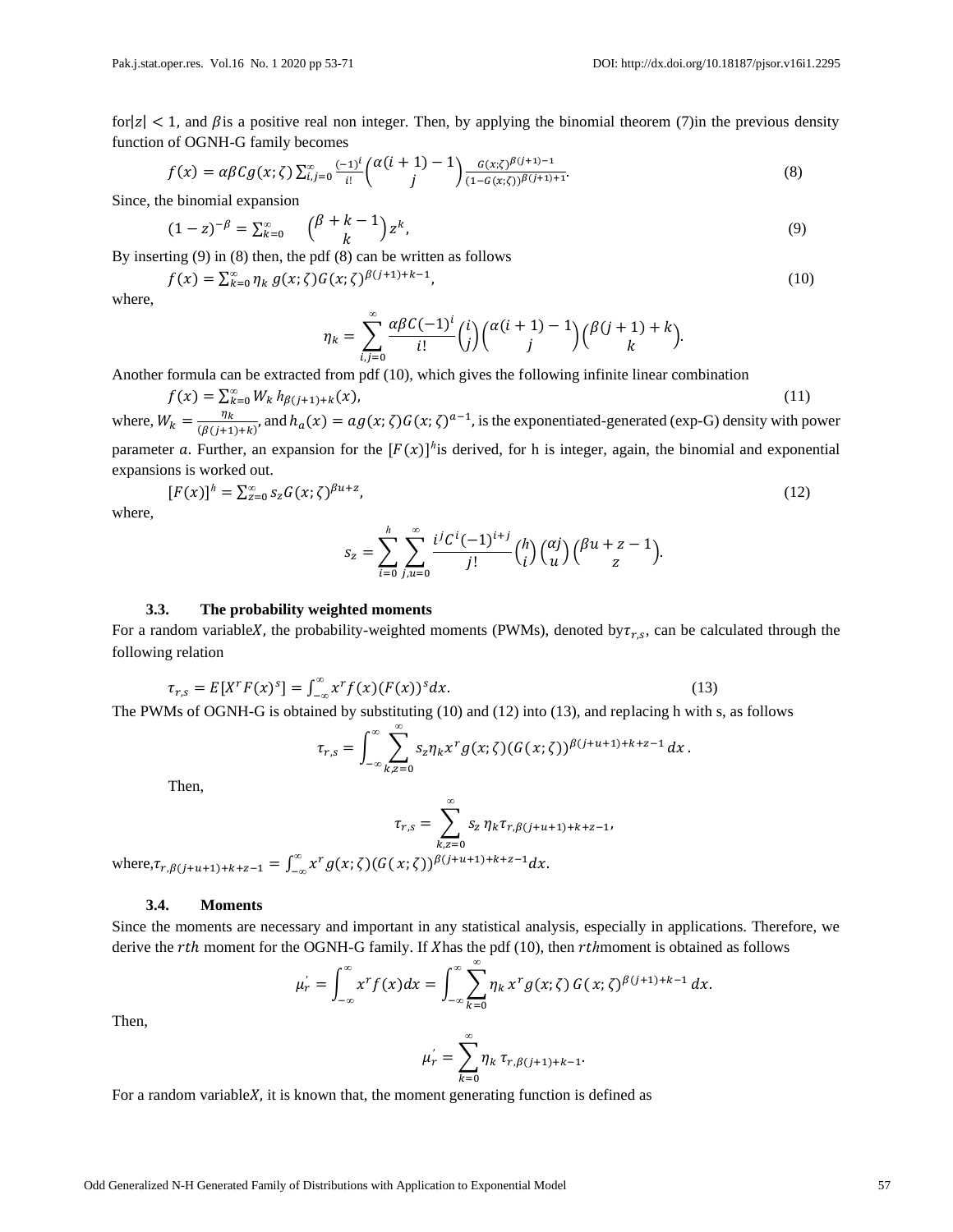$$
M_X(t) = \sum_{r=0}^{\infty} \frac{t^r}{r!} \mu_r = \sum_{r,k=0}^{\infty} \frac{t^r}{r!} \eta_k \tau_{r,\beta(j+1)+k-1}.
$$

#### **3.5. The mean deviation**

For random variable X with pdf $f(x)$ , cdf $F(x)$ , the mean deviation about the mean and mean deviation about the median, are defined by

$$
\delta_1 = 2\mu F(\mu) - 2T(\mu) \text{ and } \delta_2 = \mu - 2T(M),
$$

where,  $\mu = E(X)$ ,  $M = \text{Median}(X)$ , and  $T(q) = \int_{-\infty}^{q} xf(x) dx$  which is the first incomplete moment.

#### **3.6. Order statistics**

Order statistics have been extensively applied in many fields of statistics, such as reliability and life testing. Let  $X_1, X_2, \ldots, X_n$  be independent and identically distributed (i.i.d) random variables with their corresponding continuous distribution function $F(x)$ . Let  $X_{1:n} < X_{2:n} < ... < X_{n:n}$  the corresponding ordered random sample from a population of sizen. According to (David, 1981), the pdf of the *sthorder statistic*, is defined as

$$
f_{s:n}(x) = \frac{f(x)}{B(k,n-k+1)} \sum_{\nu=0}^{n-s} (-1)^{\nu} {n-s \choose \nu} F(x)^{\nu+s-1},
$$
\n(14)

where,  $B(.)$ , )stands for beta function. The pdf of the *sthorder statistic for OGNH-G family is derived by substituting* (10) and (12) in (14), replacing h with  $\nu + k - 1$ ,

$$
f_{s:n}(x) = \frac{g(x;\zeta)}{g(s,n-s+1)} \sum_{\nu=0}^{n-s} \sum_{k,z=0}^{\infty} \eta_i p_{z,\nu} G(x;\zeta)^{\beta(j+u+1)+k+z-1},
$$
(15)

where  $p_{z,v} = (-1)^v \binom{n-s}{v}$  $\int_{v}^{5}$   $\int$   $S_z$ ,  $g(.)$  and  $G(.)$  are the pdf and cdf of the OGNH-G family, respectively. Further, the rthmoment of *sthorder statistics* for OGNH-G is defined family by:

$$
E(X_{s:n} \t^n) = \int_{-\infty}^{\infty} x^r f_{s:n}(x) dx.
$$
 (16)

By substituting (15) in (16), leads to

$$
E(X_{s:n}^r) = \frac{1}{B(s,n-s+1)} \sum_{\nu=0}^{n-s} \sum_{k,z=0}^{\infty} \eta_k p_{z,\nu} \int_{-\infty}^{\infty} x^r g(x;\zeta) G(x;\zeta)^{\beta(j+u+1)+k+z-1} dx.
$$

Then,

$$
E(X_{s:n} \mid r) = \frac{1}{B(s,n-s+1)} \sum_{\nu=0}^{n-s} \sum_{k,z=0}^{\infty} \eta_k p_{z,\nu} \tau_{r,\beta(j+u+1)+k+z-1}.
$$

#### **3.7 Rényi entropy**

The entropy of a random variable  $X$  is a measure of variation of uncertainty and has been used in many fields such as physics, engineering and economics. As mentioned by (Rényi 1961), the Rényi entropy is defined by

$$
I_{\delta}(X) = \frac{1}{1-\delta} \log \int_{-\infty}^{\infty} f(x)^{\delta} dx, \delta > 0 \text{ and } \delta \neq 1.
$$

By applying the binomial and exponential theory in the pdf (4), then the pdf  $f(x)$ <sup> $\delta$ </sup>can be expressed as follows

$$
f(x)^{\delta} = \sum_{k=0}^{\infty} t_k g(x; \zeta)^{\delta} G(x; \zeta)^{j+k},
$$

where

$$
t_k = \sum_{i,j=0}^{\infty} \frac{(\alpha \beta C)^{\delta} (-\delta)^i}{i!} {\alpha(i+\delta) - \delta \choose j} {\beta(j+\delta) + \delta + k - 1 \choose k}.
$$

Therefore, the Rényi entropy of OGNH generated family of distributions is given by

$$
I_{\delta}(X) = \frac{1}{1-\delta} \log \sum_{k=0}^{\infty} t_k \int_{-\infty}^{\infty} g(x;\zeta)^{\delta} G(x;\zeta)^{\beta(j+\delta)+k-\delta} dx.
$$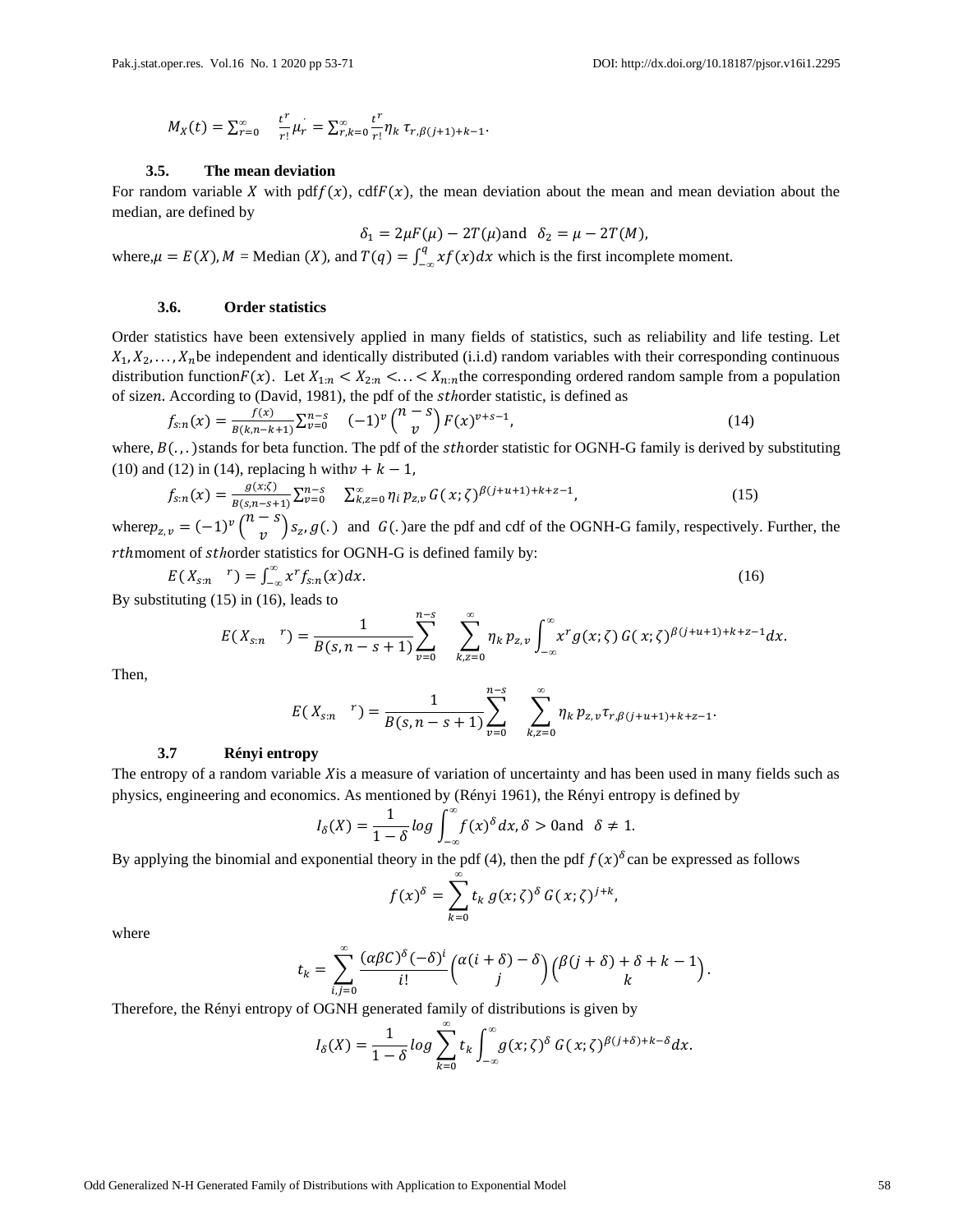### **4. Maximum Likelihood Method**

This section deals with the maximum likelihood estimators of the unknown parameters for the OGNH-G family of distributions on the basis of complete samples. Let  $X_1, \ldots, X_n$  be the observed values from the ONH-G family with set of parameter $\Phi = (\alpha, \beta, \zeta)^T$ . The log-likelihood function for parameter vector  $\Phi = (\alpha, \beta, \zeta)^T$ is obtained as follows

$$
\ln L(\Phi) = n \ln \alpha + n \ln \beta + \sum_{i=1}^{n} \ln[g(x_i; \zeta)] + (\beta - 1) \sum_{i=1}^{n} \ln[G(x_i; \zeta)] - (\beta + 1) \sum_{i=1}^{n} \ln[1 - G(x_i; \zeta)]
$$

$$
+ (\alpha - 1) \sum_{i=1}^{n} \ln\left[1 + \left(\frac{G(x_i; \zeta)}{1 - G(x_i; \zeta)}\right)^{\beta}\right] + \sum_{i=1}^{n} \left\{1 - \left(1 + \left(\frac{G(x_i; \zeta)}{1 - G(x_i; \zeta)}\right)^{\beta}\right)^{\alpha}\right\}.
$$

The elements of the score function  $U(\Phi) = (U_{\alpha}, U_{\beta}, U_{\zeta_k})$  are given by

$$
U_{\alpha} = \frac{n}{\alpha} + \sum_{i=1}^{n} \ln \left[ 1 + \left( \frac{G(x_{i};\zeta)}{1 - G(x_{i};\zeta)} \right)^{\beta} \right] - \sum_{i=1}^{n} \left( 1 + \left( \frac{G(x_{i};\zeta)}{1 - G(x_{i};\zeta)} \right)^{\beta} \right)^{\alpha} \ln \left( 1 + \left( \frac{G(x_{i};\zeta)}{1 - G(x_{i};\zeta)} \right)^{\beta} \right),
$$
  
\n
$$
U_{\beta} = \frac{n}{\beta} + \sum_{i=1}^{n} \ln \left[ G(x_{i};\zeta) \right] - \sum_{i=1}^{n} \ln \left[ 1 - G(x_{i};\zeta) \right] + (\alpha - 1) \sum_{i=1}^{n} \frac{\left( \frac{G(x_{i};\zeta)}{1 - G(x_{i};\zeta)} \right)^{\beta} \ln \left( \frac{G(x_{i};\zeta)}{1 - G(x_{i};\zeta)} \right)}{1 + \left( \frac{G(x_{i};\zeta)}{1 - G(x_{i};\zeta)} \right)^{\beta}}
$$
  
\n
$$
-\alpha \sum_{i=1}^{n} \left( 1 + \left( \frac{G(x_{i};\zeta)}{1 - G(x_{i};\zeta)} \right)^{\beta} \right)^{\alpha - 1} \left( \frac{G(x_{i};\zeta)}{1 - G(x_{i};\zeta)} \right)^{\beta} \ln \left( \frac{G(x_{i};\zeta)}{1 - G(x_{i};\zeta)} \right),
$$

and

$$
U_{\zeta_k} = \sum_{i=1}^n \frac{\partial g(x_i; \zeta)/\partial \zeta_k}{g(x_i; \zeta)} + (\beta - 1) \sum_{i=1}^n \frac{\partial G(x_i; \zeta)/\partial \zeta_k}{G(x_i; \zeta)} + (\beta + 1) \sum_{i=1}^n \frac{\partial G(x_i; \zeta)/\partial \zeta_k}{(1 - G(x_i; \zeta))}
$$

$$
+ \beta(\alpha - 1) \sum_{i=1}^n \frac{\frac{G(x_i; \zeta)^{\beta - 1}}{(1 - G(x_i; \zeta))^{\beta + 1}} \partial G(x_i; \zeta)/\partial \zeta_k}{1 + \left(\frac{G(x_i; \zeta)}{1 - G(x_i; \zeta)}\right)^{\beta}}
$$

$$
-\alpha \beta \sum_{i=1}^n \left(1 + \left(\frac{G(x_i; \zeta)}{1 - G(x_i; \zeta)}\right)^{\beta}\right)^{\alpha - 1} \frac{G(x_i; \zeta)^{\beta - 1}}{(1 - G(x_i; \zeta))^{\beta + 1}} \partial G(x_i; \zeta)/\partial \zeta_k.
$$

Setting  $U_{\alpha}$ ,  $U_{\beta}$  and  $U_{\zeta_k}$  equal to zero and solving these equations simultaneously yield the maximum likelihood estimate (MLE) $\hat{\Phi} = (\hat{\alpha}, \hat{\beta}, \hat{\zeta})$  of  $\Phi = (\alpha, \beta, \zeta)^T$ . These equations cannot be solved analytically and statistical software can be used to solve them numerically using iterative methods.

#### **5. Special Models of the OGNH family**

In this section, we discuss four special models of the OGNH generated family, namely, OGNH-uniform (OGNHU), OGNH-Lomax (OGNHL), OGNH-Rayleigh (OGNHR) and OGNH-exponential (OGNHE) distributions, respectively. The plots of the pdf and hrf of each special model are also sketched for different parametric values.

# **5.1. OGNH-Uniform Distribution**

Consider the pdf and cdf of the uniformly distributed random variable given by  $g(x; \theta) = \frac{1}{\theta}$  $\frac{1}{\theta}$ ,  $0 < x < \theta$ , and  $G(x; \theta) = \frac{x}{\theta}$  $\frac{\lambda}{\theta}$ , respectively. Then the cdf of the OGNHU is given as

$$
F(x) = 1 - exp\left\{1 - \left(1 + \left(\frac{x}{\theta - x}\right)^{\beta}\right)^{\alpha}\right\}, \qquad xa, \beta, \theta > 0.
$$

The pdf corresponding (3.1) takes the following form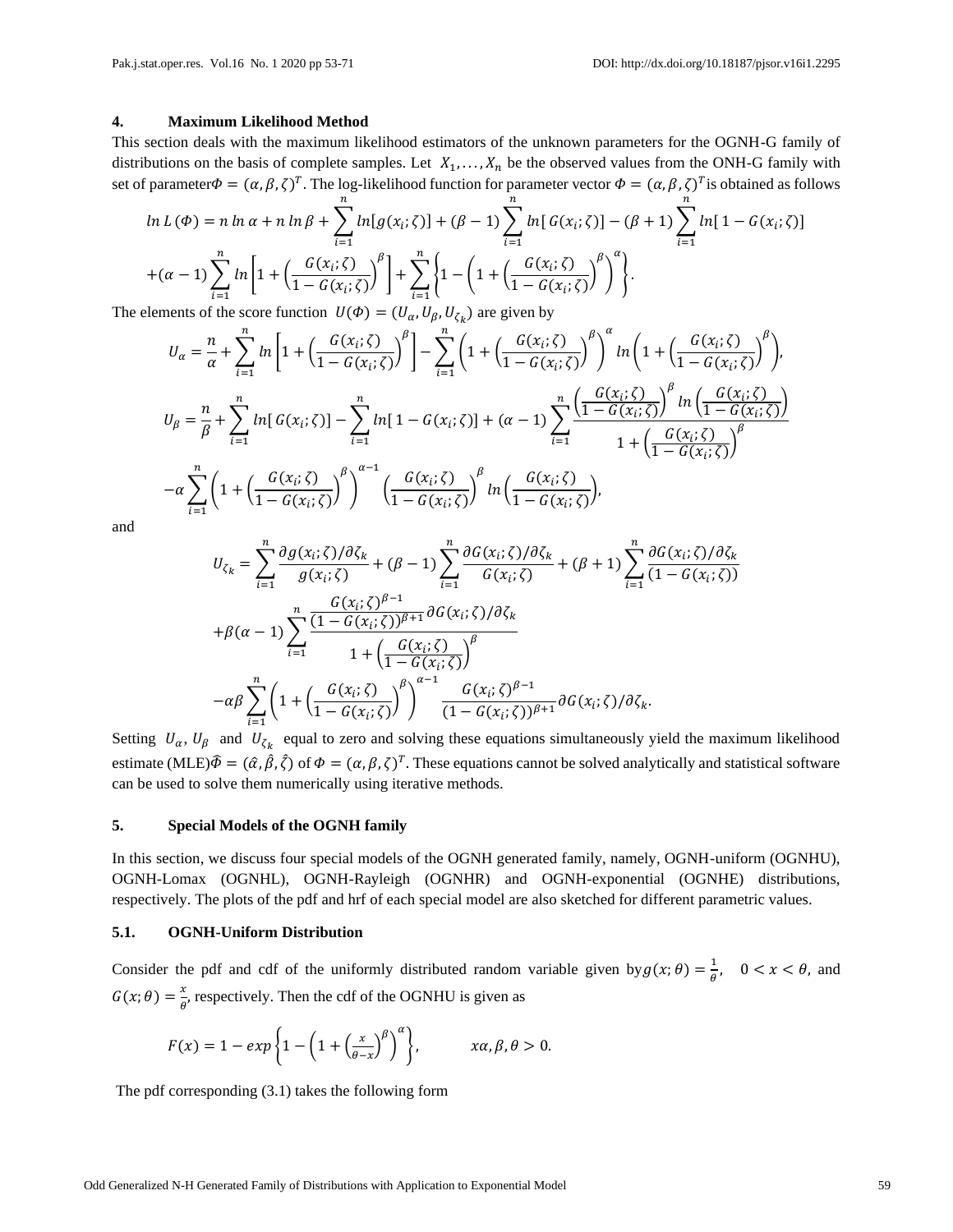$$
f(x) = \frac{\alpha \beta \theta x^{\beta-1}}{(\theta-x)^{\beta+1}} \left(1 + \left(\frac{x}{\theta-x}\right)^{\beta}\right)^{\alpha-1} \exp\left\{1 - \left(1 + \left(\frac{x}{\theta-x}\right)^{\beta}\right)^{\alpha}\right\}.
$$

For different values of parameters, the plots of pdf and hrf for the OGNHU distribution are displayed in Figure 1 below:



Figure 1: Pdf and hrf of OGNHU distribution for varying values of parameters.

### **5.2. OGNH-Lomax Distribution**

Let the Lomax distribution be the parent distribution with pdf and cdf given by  $g(x) = \theta \lambda (1 + \lambda x)^{-\theta - 1}$ ,  $x, \theta, \lambda > 0$ , and  $G(x) = 1 - (1 + \lambda x)^{-\theta}$ , respectively. Then, the cdf and pdf of the OGNHL random variable becomes

$$
F(x) = 1 - exp \left\{ 1 - \left( 1 + \left( (1 + \lambda x)^{\theta} - 1 \right)^{\beta} \right)^{\alpha} \right\}, \quad x, \alpha, \beta, \theta, \lambda > 0,
$$

and

$$
f(x) = \frac{\alpha \beta \theta \lambda (1+\lambda x)^{\beta \theta-1}}{(1-(1+\lambda x)^{-\theta})^{1-\beta}} \Big(1+\big((1+\lambda x)^{\theta}-1\big)^{\beta}\Big)^{\alpha-1} \exp\Big\{1-\Big(1+\big((1+\lambda x)^{\theta}-1\big)^{\beta}\Big)^{\alpha}\Big\}.
$$

For selected values of the model parameters, the graphs of pdf and hrf for the OGNHL distribution are illustrated in Figure 2 as:



**Figure 2:** Pdf and hrf of OGNHL distribution for selected values of parmaeters.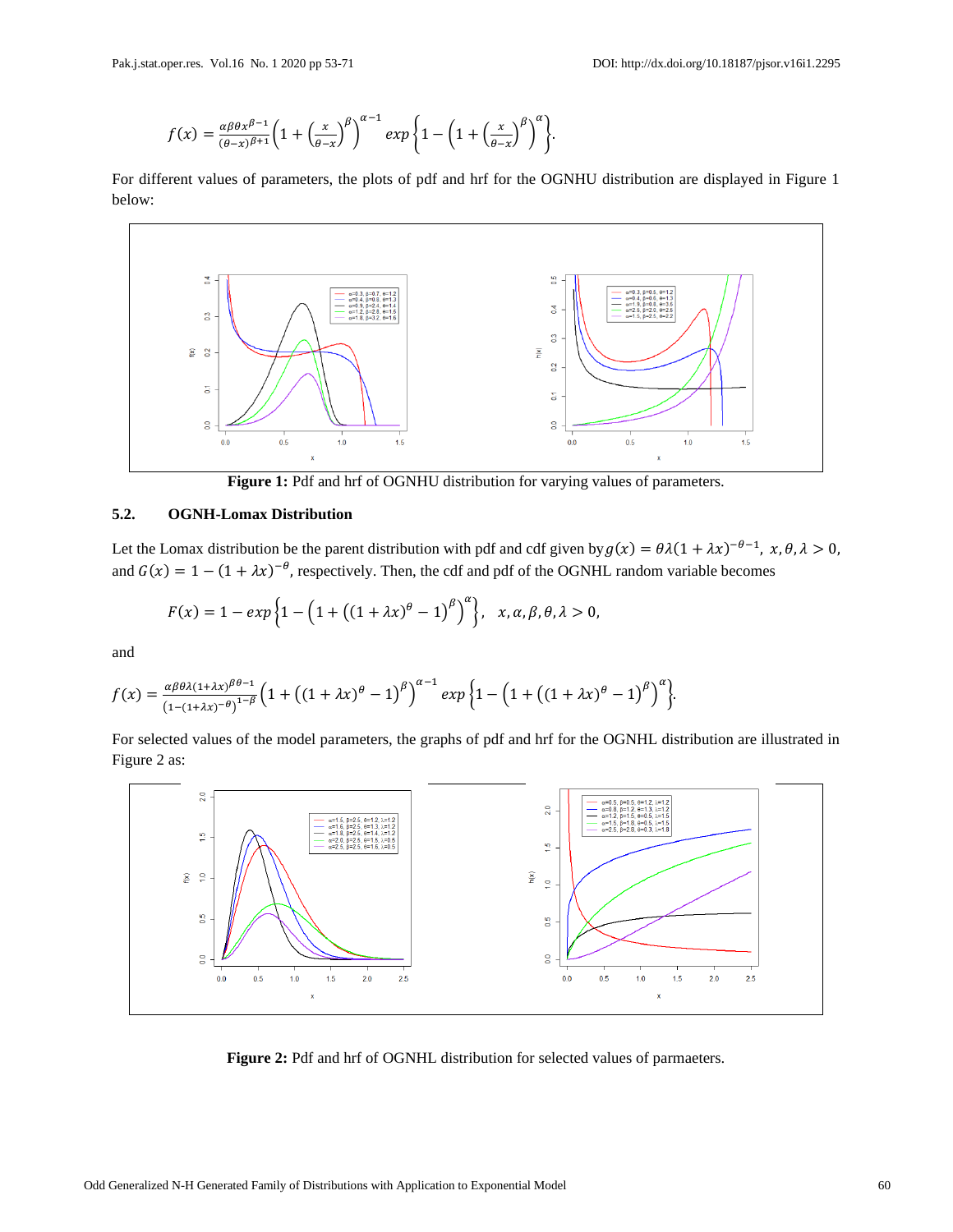# **5.3. OGNH- Rayleigh Distribution**

The pdf and cdf of the Rayleigh random variable has the following form  $g(x) = 2\theta x e^{-\theta x^2}$ ,  $x, \theta > 0$ , and  $G(x) =$  $1 - e^{-\theta x^2}$ , respectively. Then, the cdf of OGNHR distribution is given by

$$
F(x) = 1 - exp\left\{1 - \left(1 + \left(e^{\theta x^2} - 1\right)^{\beta}\right)^{\alpha}\right\}, \qquad x, \alpha, \beta, \theta > 0
$$

with pdf

$$
f(x) = \frac{2\alpha\beta\theta x e^{\theta\beta x^2}}{\left(1 - e^{-\theta x^2}\right)^{1-\beta}} \left(1 + \left(e^{\theta x^2} - 1\right)^{\beta}\right)^{\alpha-1} \exp\left\{1 - \left(1 + \left(e^{\theta x^2} - 1\right)^{\beta}\right)^{\alpha}\right\}.
$$

The graphical illustration of the pdf and hrf for the OGNHR are sketched below in Figure 3 as:



**Figure 3:** Pdf and hrf of OGNHR distribution for different values of parameters.

## **5.4. OGNH-Exponential Distribution**

Considering the exponential distribution as a parent distribution with pdf and cdf given by  $g(x) = \theta e^{-\theta x}$ ,  $x, \theta > 0$ , and  $G(x) = 1 - e^{-\theta x}$ , respectively. Then, the cdf of OGNHE distribution is given by

$$
F(x) = 1 - exp \left\{ 1 - \left( 1 + \left( e^{\theta x} - 1 \right)^{\beta} \right)^{\alpha} \right\}.
$$

The density function corresponding to (3.7) becomes

$$
f(x) = \frac{\alpha \beta \theta e^{\theta \beta x}}{\left(1 + \left(e^{\theta x} - 1\right)^{\beta}\right)^{\alpha - 1}} \exp\left\{1 - \left(1 + \left(e^{\theta x} - 1\right)^{\beta}\right)^{\alpha}\right\}, \qquad x, \alpha, \beta, \theta > 0, \quad (17)
$$

The graphical sketch of the pdf and hrf for the OGNHE are showed in Figure 4 as:



**Figure 4:** Pdf and hrf of OGNHE distribution for choice values of parameters.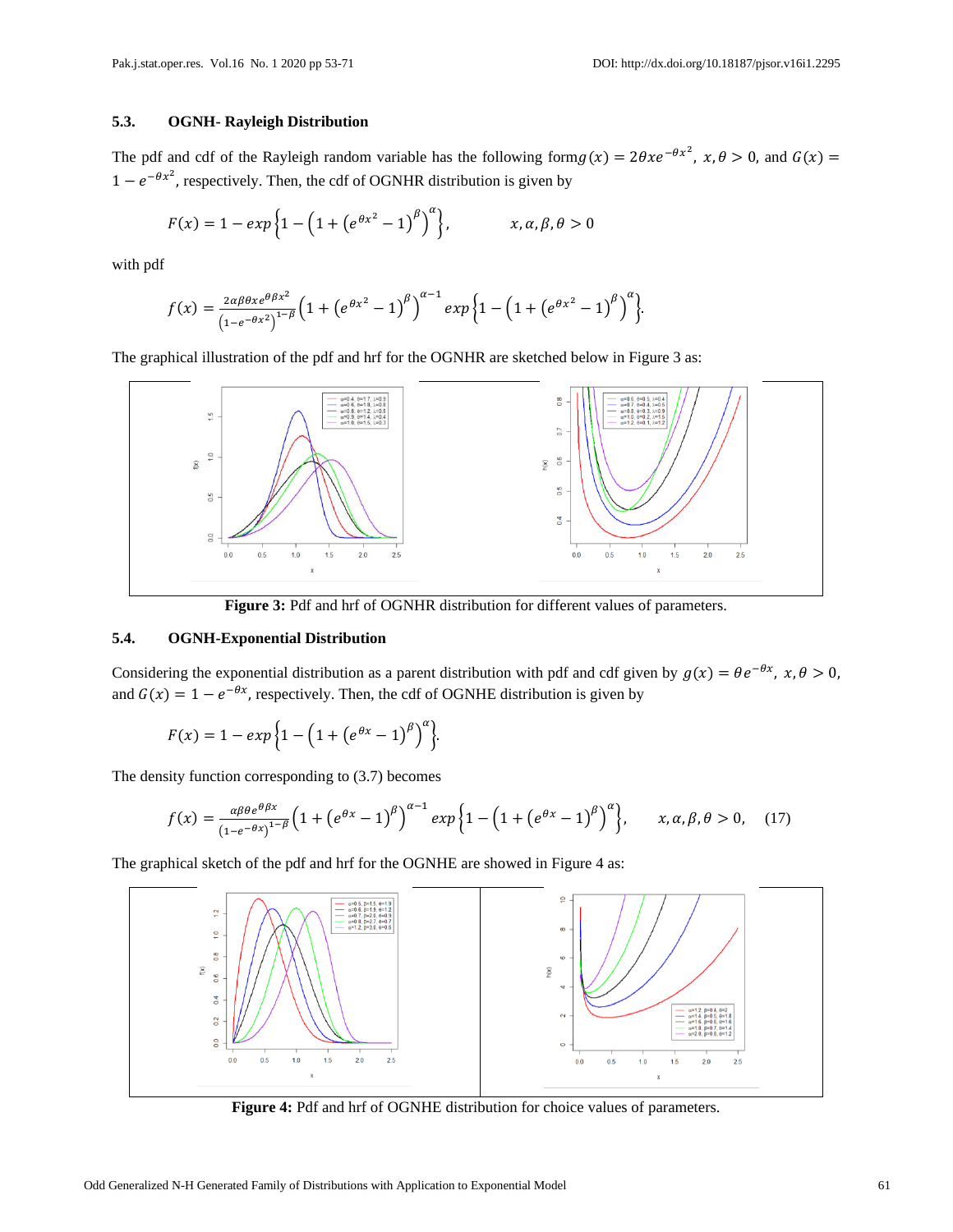#### **5. Properties and Estimation of** *OGNHE* **Distribution**

In this section, we derived fundamental properties, quantile function, moments, of *OGNHE* distribution.

#### **5.1. Mathematical and statistical properties**

The quntile function of the *OGNHE* distribution is given by

$$
x_u = \frac{1}{\theta} \ln \left[ 1 + \left[ \left[ 1 - \ln \left[ 1 - u \right] \right] \right] \frac{1}{\alpha} - 1 \right]^{\frac{1}{\beta}} \right].
$$

Median of the *OGNHE* random variable is given by

$$
M(X) = \frac{1}{\theta} \ln \left[ 1 + \left[ [1 - \ln[0.5]]^{\frac{1}{\alpha}} - 1 \right]^{\frac{1}{\beta}} \right].
$$

# **5.2. Mean deviations**

For random variable X with pdf $f(x)$ , cdf $F(x)$ , the mean deviation about the mean and mean deviation about the median, are defined by

$$
\delta_1 = 2\mu F(\mu) - 2T(\mu) \text{ and } \delta_2 = \mu - 2T(M),
$$

where, 
$$
\mu = E(X)
$$
,  $M = \text{Median}(X)$ , and  $T(q) = \sum_{n=0}^{\infty} \eta_n \frac{\gamma(2,q)}{((\pi+1)\theta)^2}$ .

The probability-weighted moments of the *OGNHE* distribution is given by

$$
\tau_{r,s} = \sum_{\pi,v=0}^{\infty} \eta_{\pi} s_v \frac{\Gamma(r+1)}{((\pi+v+1)\theta)^{r+1}}.
$$

where

$$
\eta_{\pi} = \sum_{k=0}^{\infty} \theta(-1)^{\pi} \binom{\beta(m+1)+k-1}{\pi} \theta \eta_{\pi}, S_{\nu} = \sum_{z=0}^{\infty} (-1)^{\nu} \binom{u+z}{\nu} S_z.
$$

The  $r^{th}$  moment of the *OGNHE* distribution is given by

$$
\mu_r^{'} = \sum_{\pi=0}^{\infty} \eta_{\pi} \frac{\Gamma(r+1)}{((\pi+1)\theta)^{r+1}}.
$$

The moment generating function of the *OGNHE* distribution is given by

$$
M_X(t) = \sum_{\nu,\pi=0}^{\infty} \frac{\eta_{\pi} t^{\nu}}{\nu!} \frac{\Gamma(r+1)}{((\pi+1)\theta)^{r+1}}.
$$

The pdf of the *sthorder* statistic is given by

$$
f_{s:n}(x) = \frac{1}{B(s,n-s+1)} \sum_{\nu=0}^{n-s} \sum_{\pi,\nu=0}^{\infty} \eta_m p_{z,\nu} e^{-\theta(\pi+\nu+1)x}.
$$

The *rth* moment of *sthorder statistics of OGNHE* distribution is given by:  $n - c$ 

$$
E(X_{s:n}^r) = \frac{1}{B(s,n-s+1)} \sum_{v=0}^{n-s} \sum_{n,v=0}^{\infty} \eta_m p_{z,v} \frac{\Gamma(r+1)}{((\pi+v+1)\theta)^{r+1}}.
$$

#### **5.3. MLEs and their Performances**

The log-likelihood function for parameter vector  $\Phi = (\alpha, \beta, \theta)^T$  is obtained as follows

$$
\ln L(\Phi) = n \ln \alpha + n \ln \beta + n \ln \theta + \theta \beta \sum_{i=1}^{n} x_i + (\beta - 1) \sum_{i=1}^{n} \ln [1 - e^{-\theta x_i}]
$$

$$
+(\alpha - 1) \sum_{i=1}^{n} \ln [1 + (e^{\theta x_i} - 1)^{\beta}] + \sum_{i=1}^{n} \left\{ 1 - (1 + (e^{\theta x_i} - 1)^{\beta})^{\alpha} \right\}.
$$

The components of score vector are: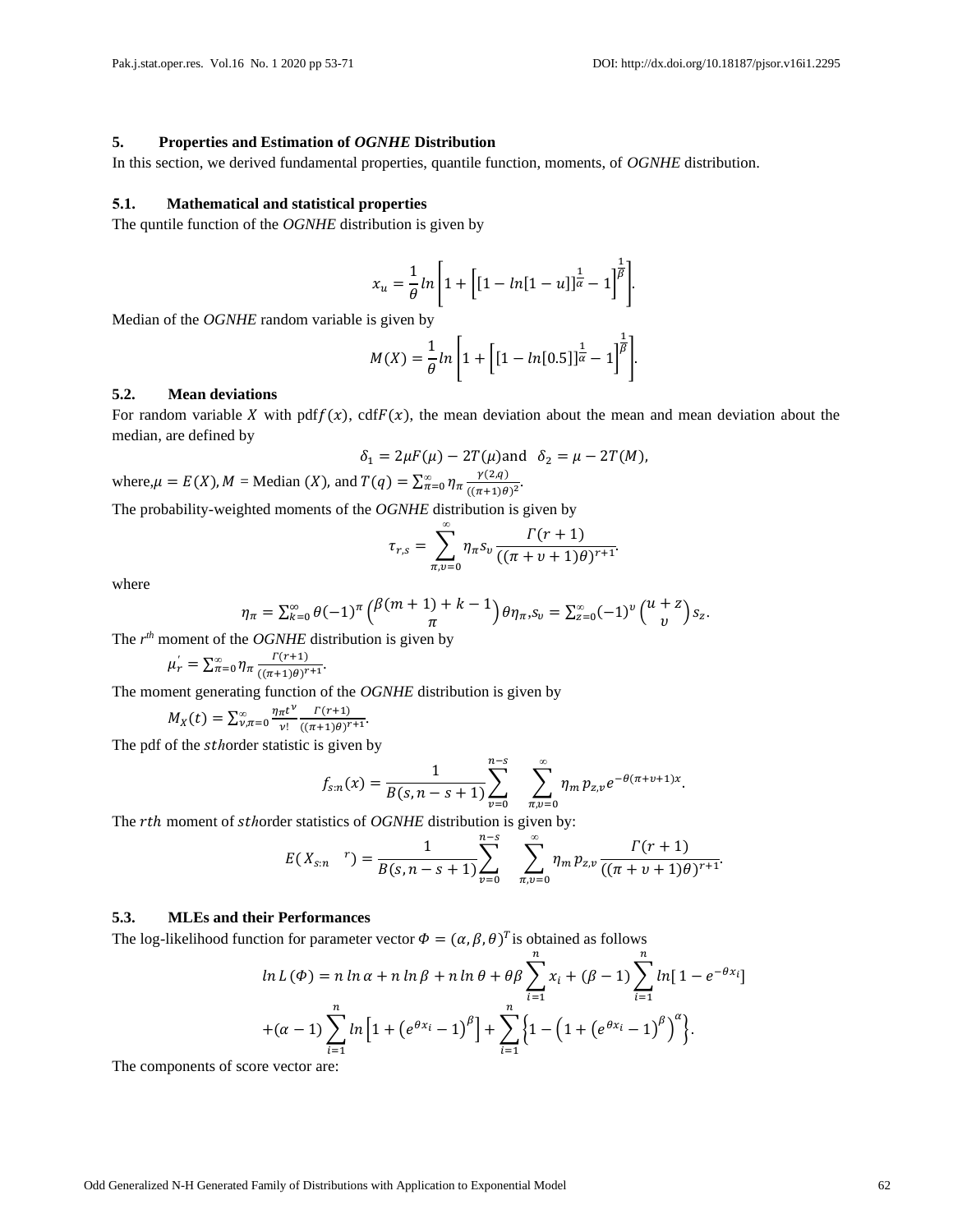$i=1$ 

$$
U_{\alpha} = \frac{n}{\alpha} + \sum_{i=1}^{n} \ln \left[ 1 + \left( e^{\theta x_{i}} - 1 \right)^{\beta} \right] - \sum_{i=1}^{n} \left( 1 + \left( e^{\theta x_{i}} - 1 \right)^{\beta} \right)^{\alpha} \ln \left( 1 + \left( e^{\theta x_{i}} - 1 \right)^{\beta} \right),
$$
  

$$
U_{\beta} = \frac{n}{\beta} + \sum_{i=1}^{n} \ln \left[ 1 - e^{-\theta x_{i}} \right] + \theta \sum_{i=1}^{n} x_{i} + (\alpha - 1) \sum_{i=1}^{n} \frac{\left( e^{\theta x_{i}} - 1 \right)^{\beta} \ln \left( e^{\theta x_{i}} - 1 \right)}{1 + \left( e^{\theta x_{i}} - 1 \right)^{\beta}}
$$
  

$$
-\alpha \sum_{i=1}^{n} \left( 1 + \left( e^{\theta x_{i}} - 1 \right)^{\beta} \right)^{\alpha - 1} \left( e^{\theta x_{i}} - 1 \right)^{\beta} \ln \left( e^{\theta x_{i}} - 1 \right),
$$

and

$$
U_{\theta} = \frac{n}{\theta} + \beta \sum_{i=1}^{n} x_i + (\beta - 1) \sum_{i=1}^{n} \frac{x_i e^{-\theta x_i}}{1 - e^{-\theta x_i}} + \beta(\alpha - 1) \sum_{i=1}^{n} \frac{x_i e^{-\theta x_i} (e^{\theta x_i} - 1)^{\beta - 1}}{1 + (e^{\theta x_i} - 1)^{\beta}}
$$

$$
-\alpha \beta \sum_{i=1}^{n} x_i e^{-\theta x_i} \left(1 + (e^{\theta x_i} - 1)^{\beta}\right)^{\alpha - 1} \left(e^{\theta x_i} - 1\right)^{\beta - 1}.
$$

The above equations cannot be solved analytically; rather analytical software is required to solve them numerically. Further, a numerical investigation is carried out to evaluate the performance of ML estimators for *ONHE* model. Performance of estimators is evaluated through their biases, and mean square errors (MSEs) for different sample sizes. A numerical study is performed using Mathematica (9) software. Different sample sizes are considered through the experiments at size n = 50, 100, 150and 200. In addition, the different values of parameters  $(\alpha, \beta, \theta)$  are considered. The experiment is repeated 10000 times. In each experiment, the estimates of the parameters are obtained by ML method of estimation. The MSEs and biases for the different estimates are reported from these experiments in Table 1.

|     |          |             | (0.5, 0.5, 0.5) |            | (1.5, 0.5, 0.5) |             |            |  |
|-----|----------|-------------|-----------------|------------|-----------------|-------------|------------|--|
| n   | Par      | <b>MLEs</b> | <b>Bias</b>     | <b>MSE</b> | <b>MLEs</b>     | <b>Bias</b> | <b>MSE</b> |  |
|     | α        | 0.5274      | 0.0274          | 0.0177     | 1.5854          | 0.0854      | 0.1536     |  |
| 50  | ß        | 0.5261      | 0.0261          | 0.0167     | 0.5177          | 0.0177      | 0.0096     |  |
|     | $\theta$ | 0.5199      | 0.0199          | 0.0115     | 0.5080          | 0.0080      | 0.0039     |  |
| 100 | $\alpha$ | 0.5142      | 0.0142          | 0.0078     | 1.5456          | 0.0456      | 0.0684     |  |
|     | ß        | 0.5132      | 0.0132          | 0.0075     | 0.5077          | 0.0077      | 0.0044     |  |
|     | $\theta$ | 0.5106      | 0.0106          | 0.0056     | 0.5047          | 0.0047      | 0.0020     |  |
|     | $\alpha$ | 0.5098      | 0.0098          | 0.0051     | 1.5257          | 0.0257      | 0.0451     |  |
| 150 | ß        | 0.5091      | 0.0091          | 0.0049     | 0.5042          | 0.0042      | 0.0028     |  |
|     | $\theta$ | 0.5074      | 0.0074          | 0.0037     | 0.5023          | 0.0023      | 0.0014     |  |
| 200 | $\alpha$ | 0.5074      | 0.0074          | 0.0036     | 1.5174          | 0.0174      | 0.0329     |  |
|     | ß        | 0.5075      | 0.0075          | 0.0035     | 0.5042          | 0.0042      | 0.0021     |  |
|     | $\theta$ | 0.5057      | 0.0057          | 0.0027     | 0.5014          | 0.0014      | 0.0010     |  |

**Table 1**: The MSEs and Biases of ML estimates for the parameters of the *ONHE* distribution.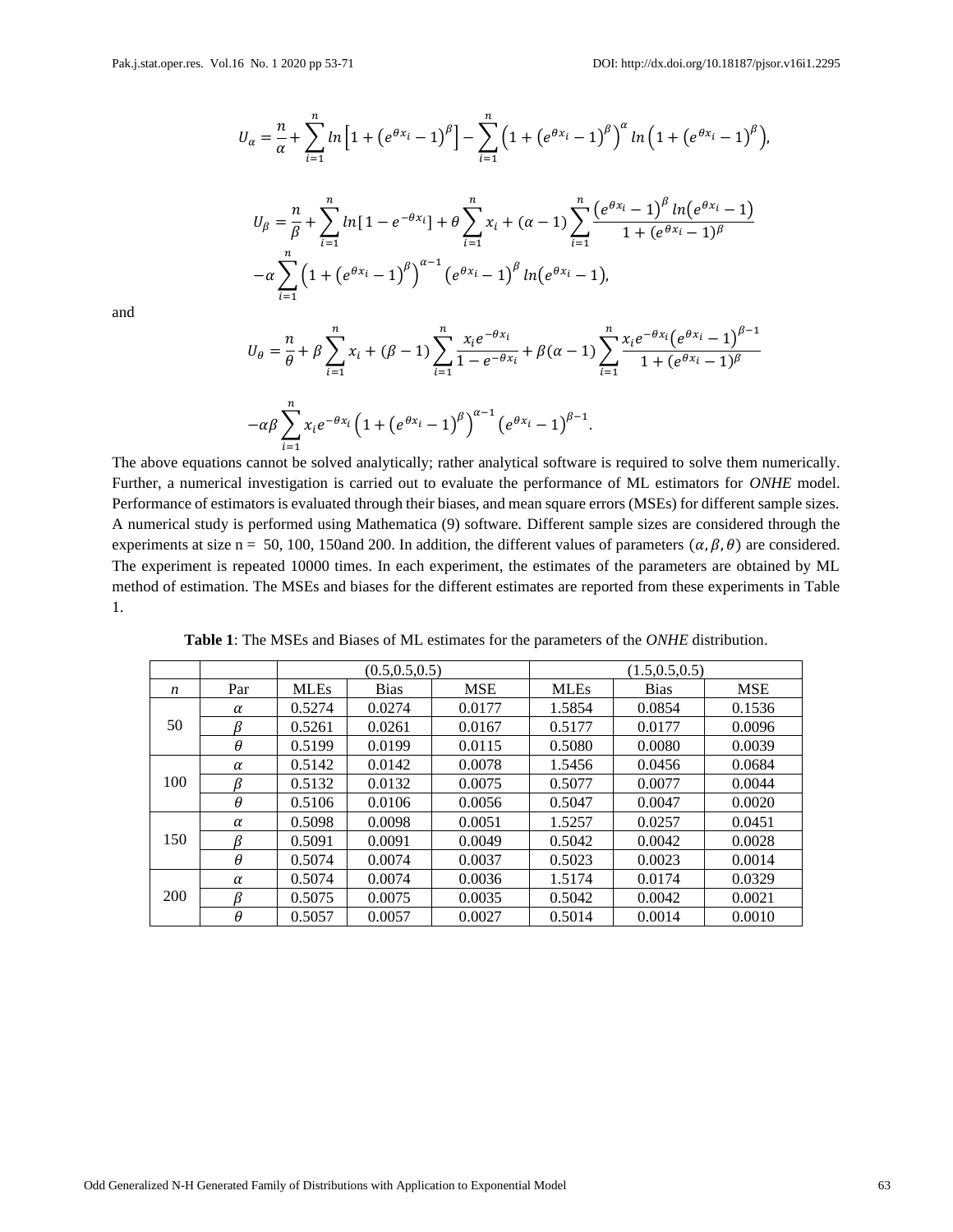|     |     |             | (2,0.5,0.5) |            | (0.5, 1.5, 0.5) |             |            |  |  |
|-----|-----|-------------|-------------|------------|-----------------|-------------|------------|--|--|
| n   | Par | <b>MLEs</b> | <b>Bias</b> | <b>MSE</b> | <b>MLEs</b>     | <b>Bias</b> | <b>MSE</b> |  |  |
|     | α   | 2.1127      | 0.1127      | 0.2779     | 0.5301          | 0.0301      | 0.0176     |  |  |
| 50  | ß   | 0.5203      | 0.0203      | 0.0120     | 1.5894          | 0.0894      | 0.1548     |  |  |
|     | θ   | 0.5064      | 0.0064      | 0.0033     | 0.5492          | 0.0492      | 0.0369     |  |  |
| 100 | α   | 2.0533      | 0.0533      | 0.1203     | 0.5136          | 0.0136      | 0.0079     |  |  |
|     | ß   | 0.5098      | 0.0098      | 0.0051     | 1.5406          | 0.0406      | 0.0698     |  |  |
|     | θ   | 0.5031      | 0.0031      | 0.0016     | 0.5215          | 0.0215      | 0.0137     |  |  |
|     | α   | 2.0354      | 0.0354      | 0.0813     | 0.5089          | 0.0089      | 0.0047     |  |  |
| 150 | R   | 0.5052      | 0.0052      | 0.0032     | 1.5264          | 0.0264      | 0.0416     |  |  |
|     | θ   | 0.5019      | 0.0019      | 0.0012     | 0.5137          | 0.0137      | 0.0077     |  |  |
| 200 | α   | 2.0269      | 0.0269      | 0.0571     | 0.5066          | 0.0066      | 0.0036     |  |  |
|     |     | 0.5042      | 0.0042      | 0.0023     | 1.5190          | 0.0190      | 0.0303     |  |  |
|     | θ   | 0.5016      | 0.0016      | 0.0008     | 0.5102          | 0.0102      | 0.0057     |  |  |

# **Continued of Table 1**

## **Continued of Table 1**

|     |          |             | (0.5, 2, 0.5) |            | (1.5, 1.5, 0.5) |             |            |  |
|-----|----------|-------------|---------------|------------|-----------------|-------------|------------|--|
| n   | Par      | <b>MLEs</b> | <b>Bias</b>   | <b>MSE</b> | <b>MLEs</b>     | <b>Bias</b> | <b>MSE</b> |  |
|     | α        | 0.5255      | 0.0255        | 0.0166     | 1.5857          | 0.0857      | 0.1570     |  |
| 50  | ß        | 2.1000      | 0.0999        | 0.2580     | 1.5514          | 0.0514      | 0.0849     |  |
|     | θ        | 0.5737      | 0.0737        | 0.1805     | 0.5770          | 0.0770      | 0.1049     |  |
| 100 | α        | 0.5132      | 0.0132        | 0.0076     | 1.5447          | 0.0447      | 0.0691     |  |
|     | ß        | 2.0522      | 0.0522        | 0.1186     | 1.5235          | 0.0234      | 0.0396     |  |
|     | θ        | 0.5330      | 0.0330        | 0.0248     | 0.5346          | 0.0346      | 0.0229     |  |
|     | α        | 0.5094      | 0.0094        | 0.0048     | 1.5279          | 0.0279      | 0.0438     |  |
| 150 | ß        | 2.0363      | 0.0363        | 0.0750     | 1.5163          | 0.0163      | 0.0260     |  |
|     | θ        | 0.5220      | 0.0220        | 0.0134     | 0.5212          | 0.0212      | 0.0128     |  |
| 200 | $\alpha$ | 0.5075      | 0.0075        | 0.0037     | 1.5158          | 0.0158      | 0.0312     |  |
|     | ß        | 2.0313      | 0.0313        | 0.0570     | 1.5103          | 0.0103      | 0.0188     |  |
|     | θ        | 0.5168      | 0.0168        | 0.0095     | 0.5129          | 0.0129      | 0.0085     |  |

#### **7. Real Life Applications**

In this section, we have provided two applications using real data sets to illustrate efficiency of the new proposal. The first data set taken from Murthy *et al.* (2004) representing the failure times, while the second data set taken from the website: <http://www.ceramics.nist.gov/srd/summary/ftmain.htm> representing the fracture toughness of Alumina (Al2O3). For the interest of readers, we have provided the data in Table 2, and summarized in Table 3, as follows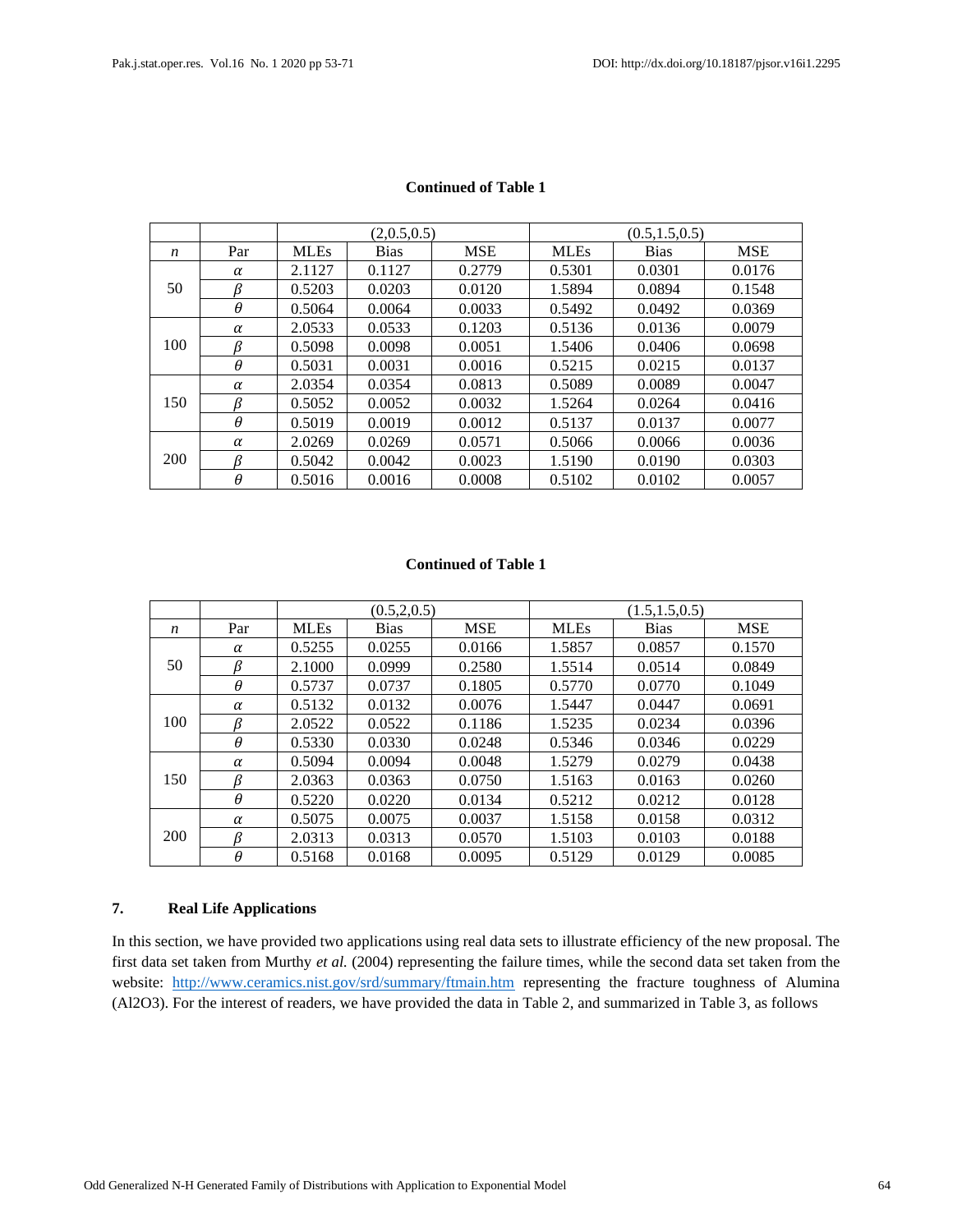| Data 1<br>Failure<br>times data | 0.036, 0.058, 0.061, 0.074, 0.078, 0.086, 0.102, 0.103, 0.114, 0.116, 0.148,<br>0.183, 0.192, 0.254, 0.262, 0.379, 0.381, 0.538, 0.570, 0.574, 0.590, 0.618,<br>0.645, 0.961, 1.228, 1.600, 2.006, 2.054, 2.804, 3.058, 3.076, 3.147, 3.625,<br>3.704, 3.931, 4.073, 4.393, 4.534, 4.893, 6.274, 6.816, 7.896, 7.904, 8.022,<br>9.337, 10.940, 11.020, 13.880, 14.730, 15.080                                                                                                                                                                                                                                                                        |
|---------------------------------|------------------------------------------------------------------------------------------------------------------------------------------------------------------------------------------------------------------------------------------------------------------------------------------------------------------------------------------------------------------------------------------------------------------------------------------------------------------------------------------------------------------------------------------------------------------------------------------------------------------------------------------------------|
| Data 2<br>Alumina<br>(A12O3)    | 5.5, 5, 4.9, 6.4, 5.1, 5.2, 5.2, 5, 4.7, 4, 4.5, 4.2, 4.1, 4.56, 5.01, 4.7, 3.13, 3.12,<br>2.68, 2.77, 2.7, 2.36, 4.38, 5.73, 4.35, 6.81, 1.91, 2.66, 2.61, 1.68, 2.04, 2.08,<br>2.13, 3.8, 3.73, 3.71, 3.28, 3.9, 4, 3.8, 4.1, 3.9, 4.05, 4, 3.95, 4, 4.5, 4.5, 4.2, 4.55,<br>4.65, 4.1, 4.25, 4.3, 4.5, 4.7, 5.15, 4.3, 4.5, 4.9, 5, 5.35, 5.15, 5.25, 5.8, 5.85, 5.9,<br>5.75, 6.25, 6.05, 5.9, 3.6, 4.1, 4.5, 5.3, 4.85, 5.3, 5.45, 5.1, 5.3, 5.2, 5.3, 5.25,<br>4.75, 4.5, 4.2, 4, 4.15, 4.25, 4.3, 3.75, 3.95, 3.51, 4.13, 5.4, 5, 2.1, 4.6, 3.2, 2.5,<br>4.1, 3.5, 3.2, 3.3, 4.6, 4.3, 4.5, 5.5, 4.6, 4.9, 4.3, 3, 3.4, 3.7, 4.4, 4.9, 4.9, 5 |

Table 2: Failure times and fracture toughness data sets.

**Table 3:** Descriptive measures of the data given in table 1.

| <b>Summary Statistics</b> |        | Min. 1 <sup>st</sup> Quartile Median Mean 3 <sup>rd</sup> Quartile |               |       |        | Max.    |
|---------------------------|--------|--------------------------------------------------------------------|---------------|-------|--------|---------|
| Data 1                    | 0.0360 | 0.2075                                                             | 1.4140 3.3430 |       | 4.4990 | 15.0800 |
| Data 2                    | 1.680  | 3.850                                                              | 4.380         | 4.325 | 5.000  | 6.810   |



**Figure 5:** Box plots of the data given in table 1.

We compare the efficiency of the new proposal to some well-known lifetime distributions, namely; generalized linear exponential (GLE), exponentiated generalized linear exponential (Ex-GLE), exponential Lomax (EL), alpha power exponential (APE) and alpha power transformed Weibull (APTW) distributions. The cdfs of the other fitted models are

Generalized linear exponential of Mahmoud and Alam (2010)

$$
G(x) = 1 - e^{-(\alpha x^2 + \beta x)^{\theta}} \qquad x, \alpha, \beta, \theta > 0.
$$

Exponentiated generalized linear exponential by Sarhanet al. (2013)

$$
G(x) = \left(1 - e^{-(\alpha x^2 + \beta x)^{\theta}}\right)^{\lambda} \qquad x, \alpha, \beta, \theta, \lambda > 0.
$$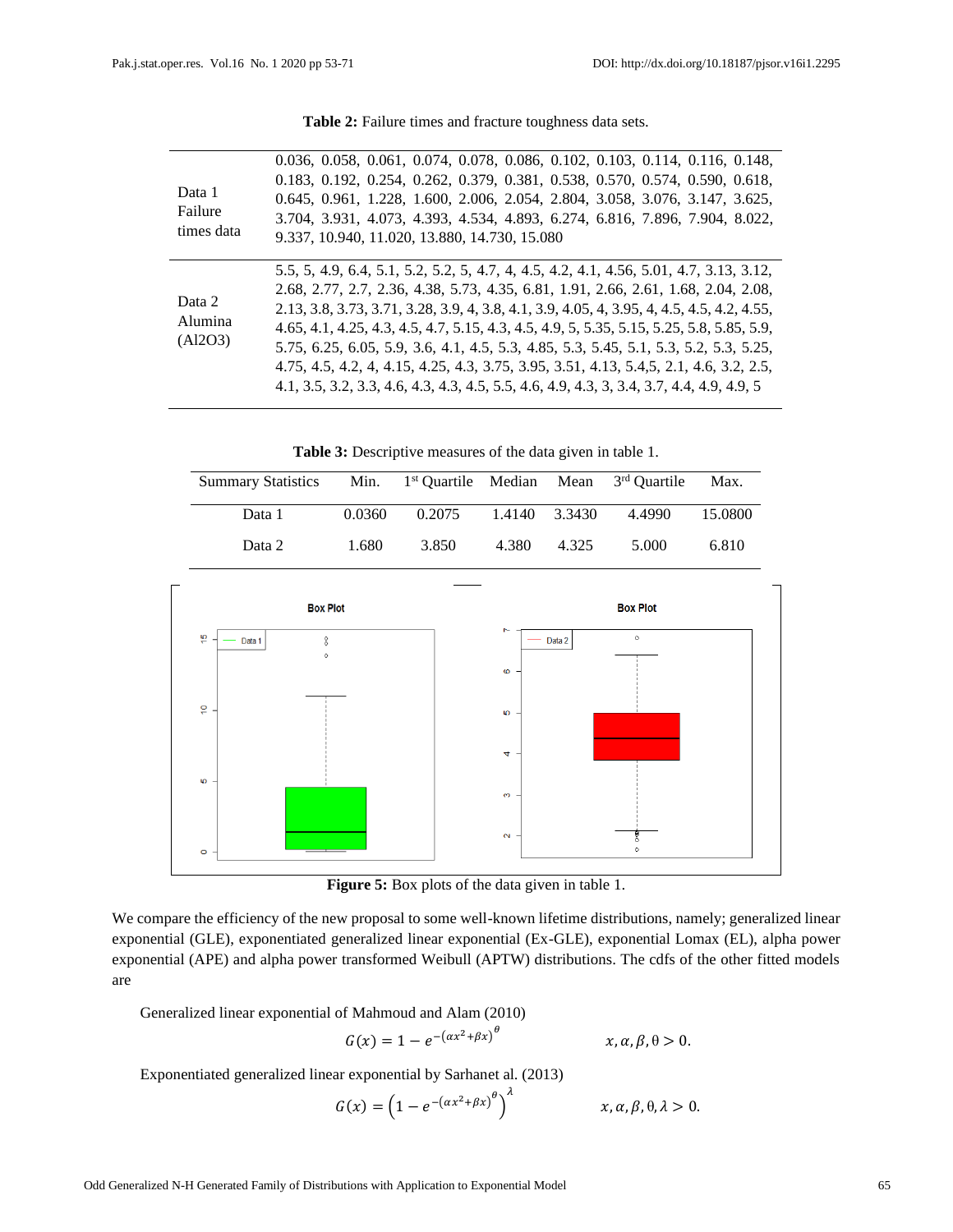$x \geq$ 

Exponential Lomax studied proposed by El-Bassiouny et al. (2015) $G(x) = 1 - e^{-\theta \left(\frac{\beta}{x+\beta}\right)^{-\alpha}}$  $-\beta$ ,  $\alpha$ ,  $\beta$ ,  $\theta > 0$ .

Alpha power exponential studied by Mahdavi and Kundu (2017)

$$
G(x) = \frac{\alpha^{(1-e^{-\beta x})}-1}{\alpha-1}, \qquad x, \alpha, \beta > 0, \alpha \neq 1.
$$

Alpha power transformed Weibull introduced by Dey et al. (2017)

$$
G(x) = \frac{\alpha^{\left(1-e^{-\beta x^{\theta}}\right)}-1}{\alpha-1}, \qquad x, \alpha, \beta, \theta > 0, \alpha \neq 1.
$$

To show the goodness of fit of the fitted models, we consider the analytical measures including Kolmogorov–Smirnov (KS) statistic, Anderson Darling (AD) statistic, Cramer-Von-Misses (CM) statistic, log-likelihood (LL), Akaike Information Criterion (AIC), Bayesian information criterion (BIC), corrected Akaike information criterion (CAIC) and Hannan-Quinn information criterion (HQIC). The analytical measure are given in Table 4, 5, 6 and 7 shows that the suggested method provides best fit than the other fitted distributions.

| Dist.         | $\hat{\alpha}$ | $\hat{\beta}$ | $\widehat{\theta}$ | Â        |  |
|---------------|----------------|---------------|--------------------|----------|--|
|               | 0.481          | 0.497         | 0.148              |          |  |
| <b>OGNHE</b>  | (0.4013)       | (0.0632)      | (0.0859)           |          |  |
|               | 0.015          | 0.535         | 0.589              |          |  |
| <b>GLE</b>    | (0.018)        | (0.1170)      | (0.0915)           |          |  |
|               | 0.798          | 0.500         | 0.669              |          |  |
| <b>APTW</b>   | (1.164)        | (0.2626)      | (0.1146)           |          |  |
|               | 6.578          | 0.688         | 0.274              | 4.287    |  |
| <b>Ex-GLE</b> | (10.829)       | (1.462)       | (0.0758)           | (2.5937) |  |
|               | 0.609          | 0.0037        | 0.190              |          |  |
| EL            | (0.0647)       | (0.00146)     | (0.0095)           |          |  |
|               | 0.531          | 0.589         |                    |          |  |
| <b>APTE</b>   | (0.1336)       | (0.0629)      |                    |          |  |

**Table 4:** Maximum likelihood estimates and their respective standard errors in the parenthesis for data 1.

**Table 5:** Analytical results of the proposed and other competing models for data 1.

| Dist.        | KS    | AD    | CМ    | LL     | AIC    | BIC.   | <b>CIAC</b> | <b>HOIC</b> |
|--------------|-------|-------|-------|--------|--------|--------|-------------|-------------|
| <b>OGNHE</b> | 0.139 | 0.871 | 0.129 | 101.52 | 209.05 | 214.79 | 209.57      | 211.24      |
| <b>GLE</b>   | 0.122 | 0.885 | 0.131 | 101.77 | 209.54 | 215.28 | 210.07      | 211.73      |
| <b>APTW</b>  | 0.140 | 0.892 | 0.133 | 102.12 | 210.64 | 216.38 | 211.16      | 212.83      |
| $Ex-GLE$     | 0.115 | 0.896 | 0.139 | 102.28 | 210.57 | 217.22 | 211.46      | 213.48      |
| EL           | 0.142 | 0.975 | 0.155 | 102.96 | 211.93 | 217.66 | 212.45      | 214.11      |
| <b>APTE</b>  | 0.220 | 1.027 | 0.165 | 107.09 | 218.19 | 222.01 | 218.45      | 219.65      |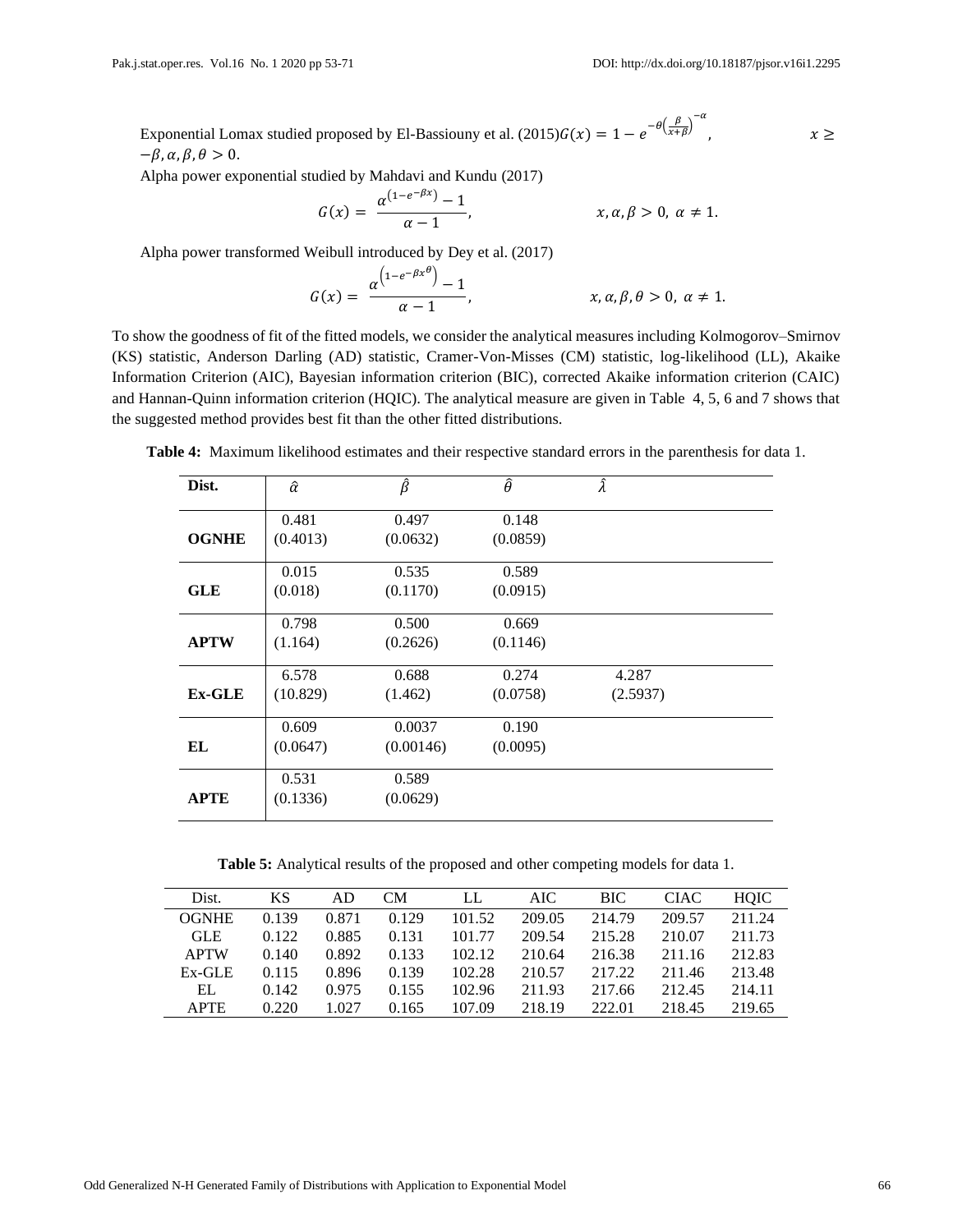

Figure 6: Estimated pdfs and cdfs of the fitted models corresponding to data 1.







**Figure 7:** PP plots of the fitted models corresponding to data 1.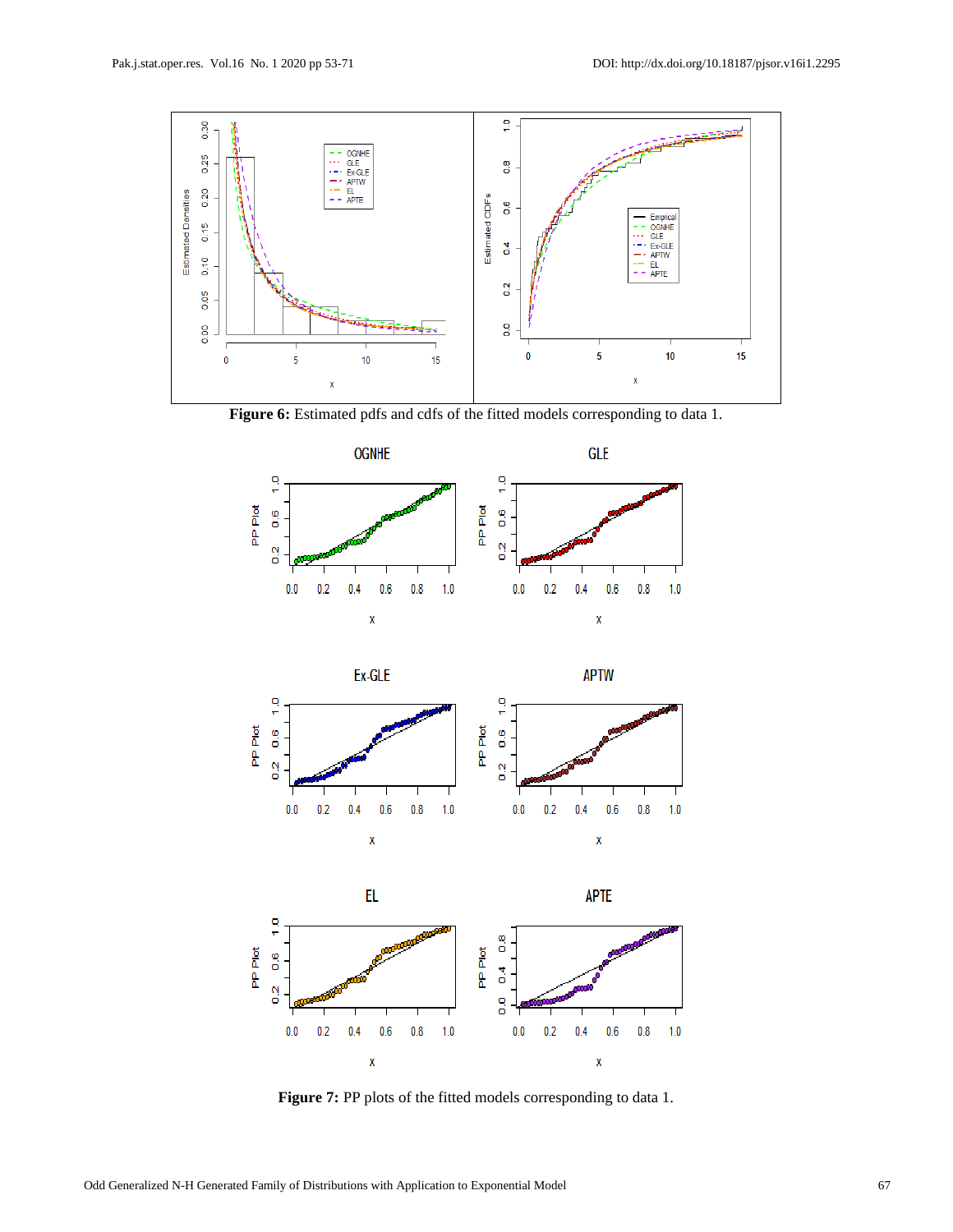| Dist.        | $\hat{\alpha}$ | $\hat{\beta}$ | $\hat{\theta}$ | Â        |  |
|--------------|----------------|---------------|----------------|----------|--|
|              | 0.974          | 0.641         | 0.1462         |          |  |
| <b>OGNHE</b> | (0.3625)       | (0.4203)      | (0.0159)       |          |  |
|              | 0.0420         | 0.0542        | 2.0655         |          |  |
| <b>GLE</b>   | (0.5398)       | (0.0118)      | (0.3070)       |          |  |
|              | 2.3290         | 0.0329        | 3.9312         |          |  |
| <b>APTW</b>  | (0.7308)       | (0.0789)      | (0.1318)       |          |  |
|              | 0.0064         | 3.0452        | 2.3923         | 1.0535   |  |
| Ex-GLE       | (0.1245)       | (0.5231)      | (0.5983)       | (0.4834) |  |
|              | 14.7402        | 9.8520        | 0.0039         |          |  |
| EL           | (3.1329)       | (2.2892)      | (0.0059)       |          |  |
|              | 21.442         | 0.4295        |                |          |  |
| <b>APTE</b>  | (6.488)        | (3.0274)      |                |          |  |

**Table 6:** Maximum likelihood estimates and their respective standard errors in the parenthesis for data 2.

**Table 7:** Analytical results of the proposed and other competing models for data 2.

| Dist.        | <b>KS</b> | AD    | CМ    | LL     | AIC.   | BIC    | CIAC   | <b>HOIC</b> |
|--------------|-----------|-------|-------|--------|--------|--------|--------|-------------|
| <b>OGNHE</b> | 0.063     | 0.473 | 0.078 | 168.64 | 343.28 | 351.62 | 343.49 | 346.67      |
| <b>GLE</b>   | 0.092     | 0.516 | 0.802 | 168.70 | 345.17 | 353.51 | 345.38 | 348.56      |
| <b>APTW</b>  | 0.144     | 0.573 | 0.087 | 170.60 | 347.21 | 355.55 | 347.42 | 350.60      |
| $Ex-GLE$     | 0.087     | 0.565 | 0.084 | 168.84 | 345.68 | 354.79 | 346.03 | 350.19      |
| EL           | 0.093     | 0.591 | 0.149 | 170.82 | 347.65 | 355.99 | 347.86 | 351.03      |
| <b>APTE</b>  | 0.310     | 2.041 | 0.334 | 245.59 | 495.18 | 500.74 | 495.28 | 497.44      |



**Figure 8:** Estimated pdfs and cdfs of the fitted models resultant to data 2.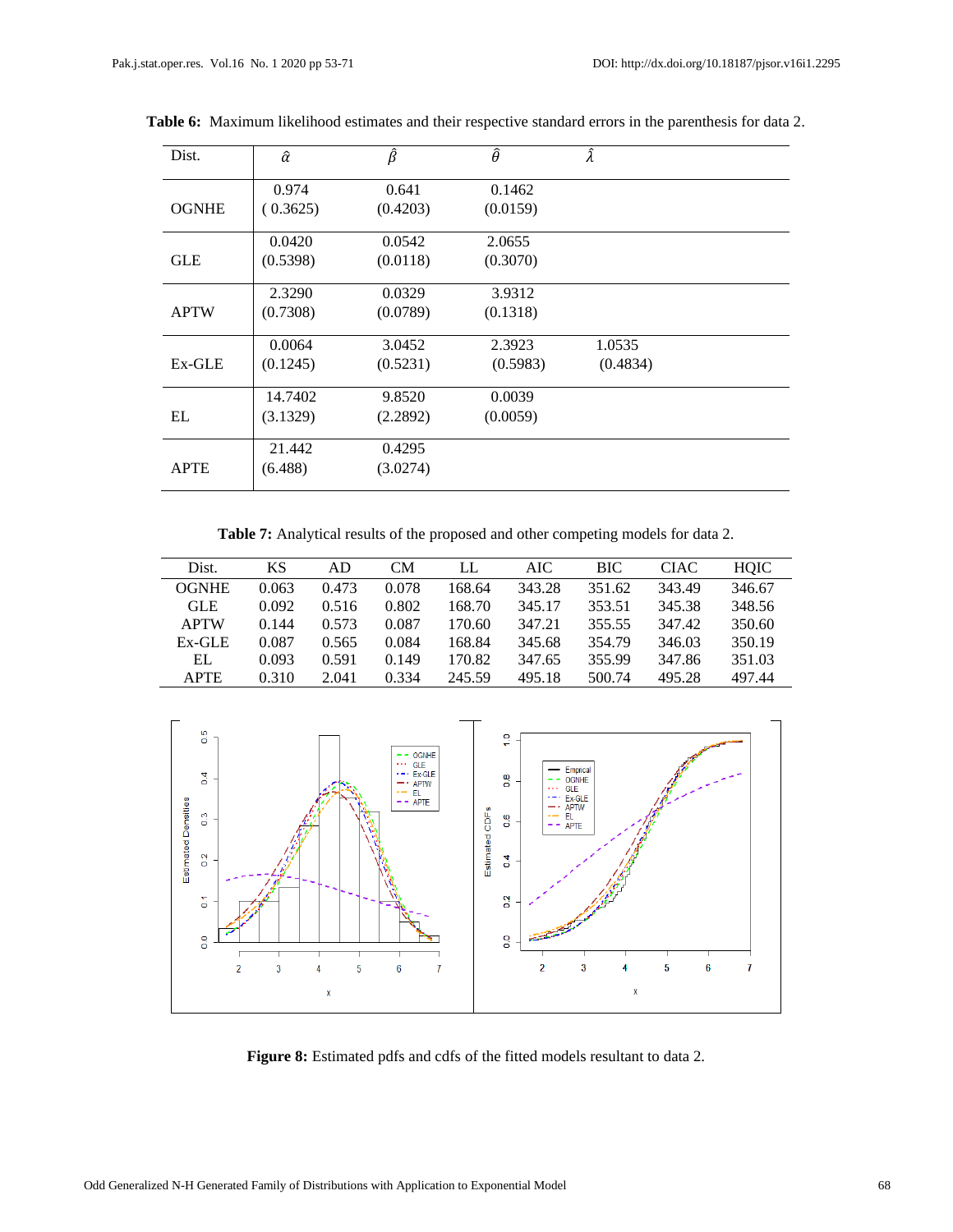

**Figure 9:** PP plots of the fitted models corresponding to data 2.

### **8. Conclusion**

In this paper, we introduce the odd generalized NH-G family. Some of its properties are derived and some members of the family are defined. A member of the odd generalized NH -G family, namely, the odd generalized NH exponential distribution is defined and studied. Various properties of the odd generalized NH exponential distribution including, probability weighted moments, moments, Rényi entropy and order statistics are derived. Estimation and simulation issues for the *OGNHE* model are performed to study the behavior of the estimated parameters. The *OGNHE* is applied to fit a real data set. This application shows that the *OGNHE* can be preferred over some other well-known distributions.

#### **Appendix A**

Theorem 1. Let  $(0, F, P)$  be a given probability space and let  $H = [a, b]$  be an interval for some  $d < b$  ( $a = -\infty, b =$ *∞*might as well be allowed).

Let  $X: \Omega \to H$  be a continuous random variable with the distribution function *F* and let  $q_1$  and  $q_2$  be two real functions defined on *H* such that

$$
E[q_2(x)/X \ge x] = E[q_1(x)/X \ge x]\xi(x) \qquad X \in H,
$$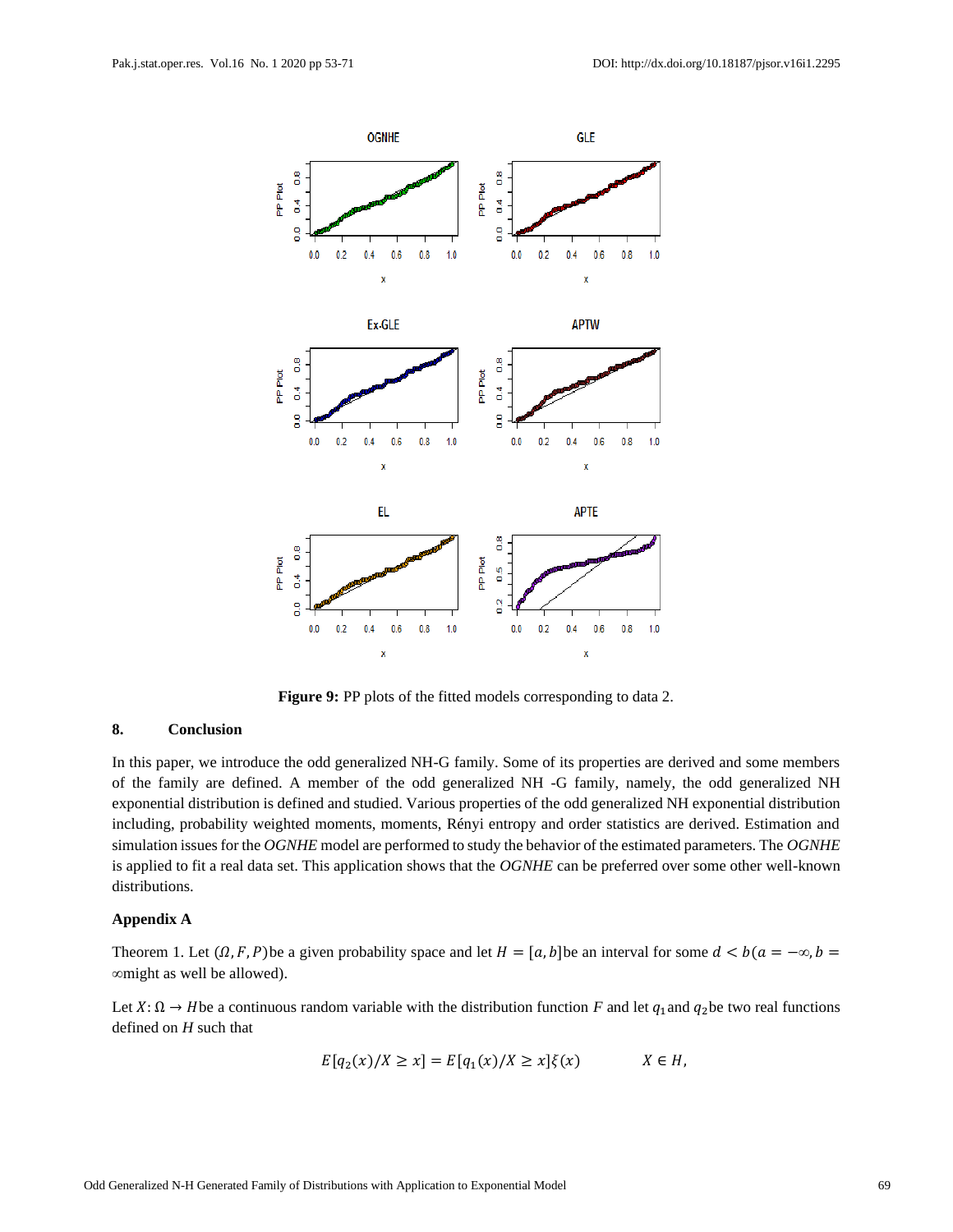is defined with some real function  $\eta$ . Assume that $q_1, q_2, C^1(H), \xi \in C^2(H)$  and F is twice continuously differentiable and strictly monotone function on the set *H*. Finally, assume that the equation  $\xi q_1 = q_2$  has no real solution in the interior of *H*. Then *F* is uniquely determined by the functions $q_1$ ,  $q_2$  and  $\xi$ , particularly.

$$
F(x) = \int_a^x C \left| \frac{\xi'(u)}{\xi(u)q_1(u) - q_2(u)} \right| exp(-S(u)) du,
$$

Where the function *S* is a solution of the differential equation  $S' = \frac{\xi/q_1}{\xi q_1}$  $\frac{\sqrt{q_1}}{\sqrt{q_1-q_2}}$  and *C* is the normalization constant, such that  $\int_H dF = 1$ .

We like to mention that this kind of characterization based on the ratio of truncated moments is stable in the sense of weak convergence (see, Glänzel [2]), in particular, let us assume that there is a sequence  $\{X_n\}$  of random variables with distribution functions  $\{F_n\}$ such that the functions  $q_{1n}$ ,  $q_{2n}$  and  $\xi_n$ ,  $(n \in \mathbb{N})$  satisfy the conditions of Theorem 1 and let  $q_{1n} \to q_1, q_{2n} \to q_2$  for some continuously differentiable real functions  $q_1$  and  $q_2$ . Let, finally, X be a random variable with distribution *F*. Under the condition that  $q_{1n}X_n$  and  $q_{2n}X_n$  are uniformly integrable and the family  $\{F_n\}$  is relatively compact, the sequence  $X_n$  converges to X in distribution if and only if  $\xi_n$  converges to  $\xi$ , where

$$
\xi(x) = \frac{E[q_2(x)/X \ge x]}{E[q_1(x)/X \ge x]}.
$$

This stability theorem makes sure that the convergence of distribution functions is reflected by corresponding convergence of the functions  $q_1, q_2$  and  $\xi$ , respectively. It guarantees, for instance, the 'convergence' of characterization of the Wald distribution to that of the Lévy-Smirnov distribution if  $\alpha \to \infty$ .

A further consequence of the stability property of Theorem 1 is the application of this theorem to special tasks in statistical practice such as the estimation of the parameters of discrete distributions. For such purpose, the functions  $q_1$ ,  $q_2$  and, specially,  $\xi$  should be as simple as possible. Since the function triplet is not uniquely determined it is often possible to choose $\xi$  as a linear function. Therefore, it is worth analyzing some special cases which helps to find new characterizations reflecting the relationship between individual continuous univariate distributions and appropriate in other areas of statistics.

#### **References**

- 1. [Alizadeh,](http://www.tandfonline.com/author/Alizadeh%2C+Morad) M., [Cordeiro,](http://www.tandfonline.com/author/Cordeiro%2C+Gauss+M) G. M., [Nascimento,](http://www.tandfonline.com/author/Nascimento%2C+Abra%C3%A3o+D+C) A. D. C, [Lima,](http://www.tandfonline.com/author/Lima%2C+Maria+Do+Carmo+S) M. C. S., and [Ortega,](http://www.tandfonline.com/author/Ortega%2C+Edwin+M+M) E. M. M. (2017). Odd-Burr generalized family of distributions with some applications. Journal of Statistical Computation & Simulation, 87(2), 367-389.
- 2. Alzaatreh, A., Lee, C. and Famoye, F. (2013). A new method for generating families of continuous distributions. Metron, 71, 63-79.
- 3. Bourguignon, M., Silva, R.B. and Cordeiro, G. M. (2014). The Weibull– G family of probability distributions. Journal of Data Science, 12, 53-68.
- 4. Cordeiro, G. M. and de Castro, M. (2011). A new family of generalized distribution. Journal of Statistical Computations and Simulation, 81, 883-898.
- 5. Cordeiro, G. M., Alizadeh, M. and Ortega, E. M. M. (2014). The exponentiated half-logistic family of distributions: Properties and applications. Journal of Probability and Statistics,Article ID 864396, 21 pages. http://dx.doi.org/10.1155/2014/864396.
- 6. [Cordeiro,](http://www.tandfonline.com/author/Cordeiro%2C+Gauss+M) G. M., [Alizadeh,](http://www.tandfonline.com/author/Alizadeh%2C+Morad) M.[,Ozel,](http://www.tandfonline.com/author/Ozel%2C+Gamze) G.,Hosseini, B., [Ortega,](http://www.tandfonline.com/author/Ortega%2C+Edwin+M+M) E. M. M., and Altun, E. (2017). The generalized odd log-logistic family of distributions: properties, regression models and applications, Journal of Statistical Computation & Simulation, 87(5), 908-932.
- 7. Cordeiro, G. M., Alizadeh,M. Tahir, M. H. Mansoor , M. Bourguignonk, M. and Hamedani, G. G. (2016). The beta odd log-logistic generalized family of distributions. Hacettepe Journal of Mathematics and Statistics, 45 (4), 1175 – 1202.